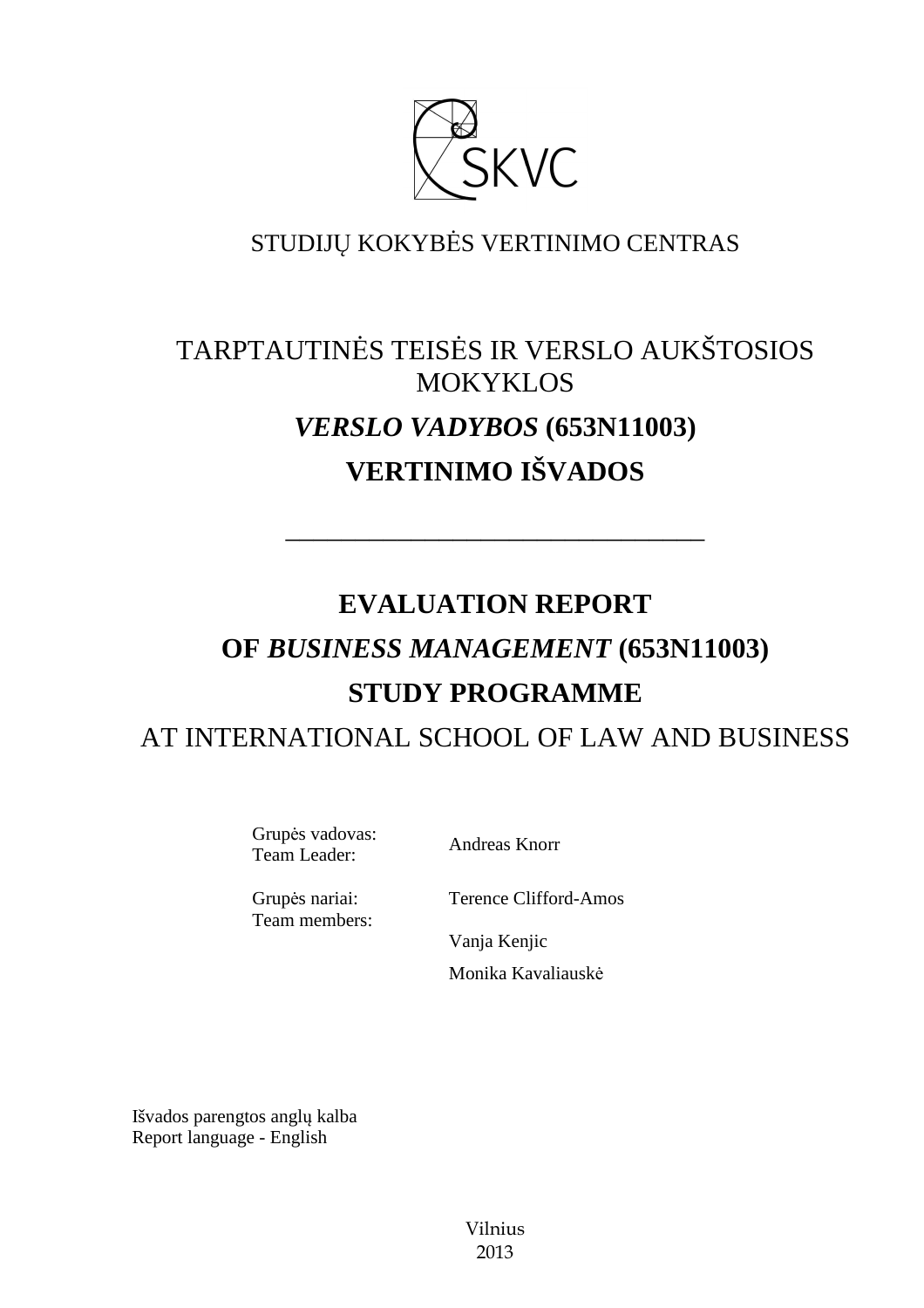#### **DUOMENYS APIE ĮVERTINTĄ PROGRAMĄ**

| Studijų programos pavadinimas                           | Verslo vadyba                               |
|---------------------------------------------------------|---------------------------------------------|
| Valstybinis kodas                                       | 653N11003                                   |
| Studijų sritis                                          | Socialiniai mokslai                         |
| Studijų kryptis                                         | Verslas                                     |
| Studijų programos rūšis                                 | Koleginės studijos                          |
| Studijų pakopa                                          | Pirmoji                                     |
| Studijų forma (trukmė metais)                           | Nuolatinė (3), ištęstinė (4)                |
| Studijų programos apimtis kreditais                     | 180                                         |
| Suteikiamas laipsnis ir (ar) profesinė<br>kvalifikacija | Verslo administravimo profesinis bakalauras |
| Studijų programos įregistravimo data                    | 2008 m. spalio 16 d.                        |

#### **INFORMATION ON ASSESSED STUDY PROGRAMME**

–––––––––––––––––––––––––––––––

| Name of the study programme                            | <b>Business Management</b>                                 |
|--------------------------------------------------------|------------------------------------------------------------|
| State code                                             | 653N11003                                                  |
| Study area                                             | Social Sciences                                            |
| Study field                                            | <b>Business</b>                                            |
| Kind of the study programme                            | College studies                                            |
| Level of studies                                       | First                                                      |
| Study mode (length in years)                           | Full-time $(3)$ , part time $(4)$                          |
| Scope of the study programme in credits                | 180                                                        |
| Degree and (or) professional qualifications<br>awarded | <b>Professional Bachelor of Business</b><br>Administration |
| Date of registration of the study programme            | October 16, 2008                                           |

Studijų kokybės vertinimo centras

The Centre for Quality Assessment in Higher Education

©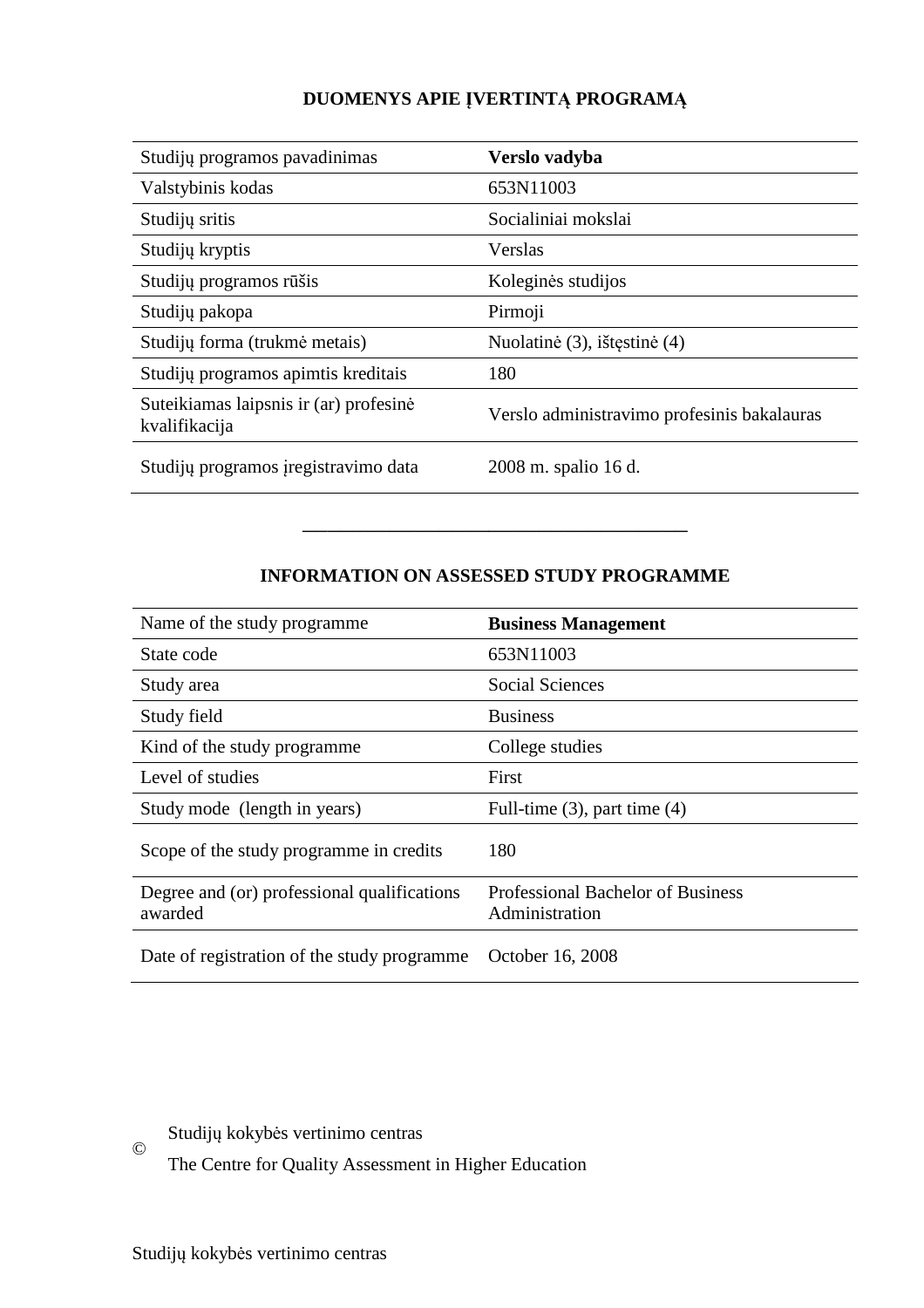## **CONTENTS**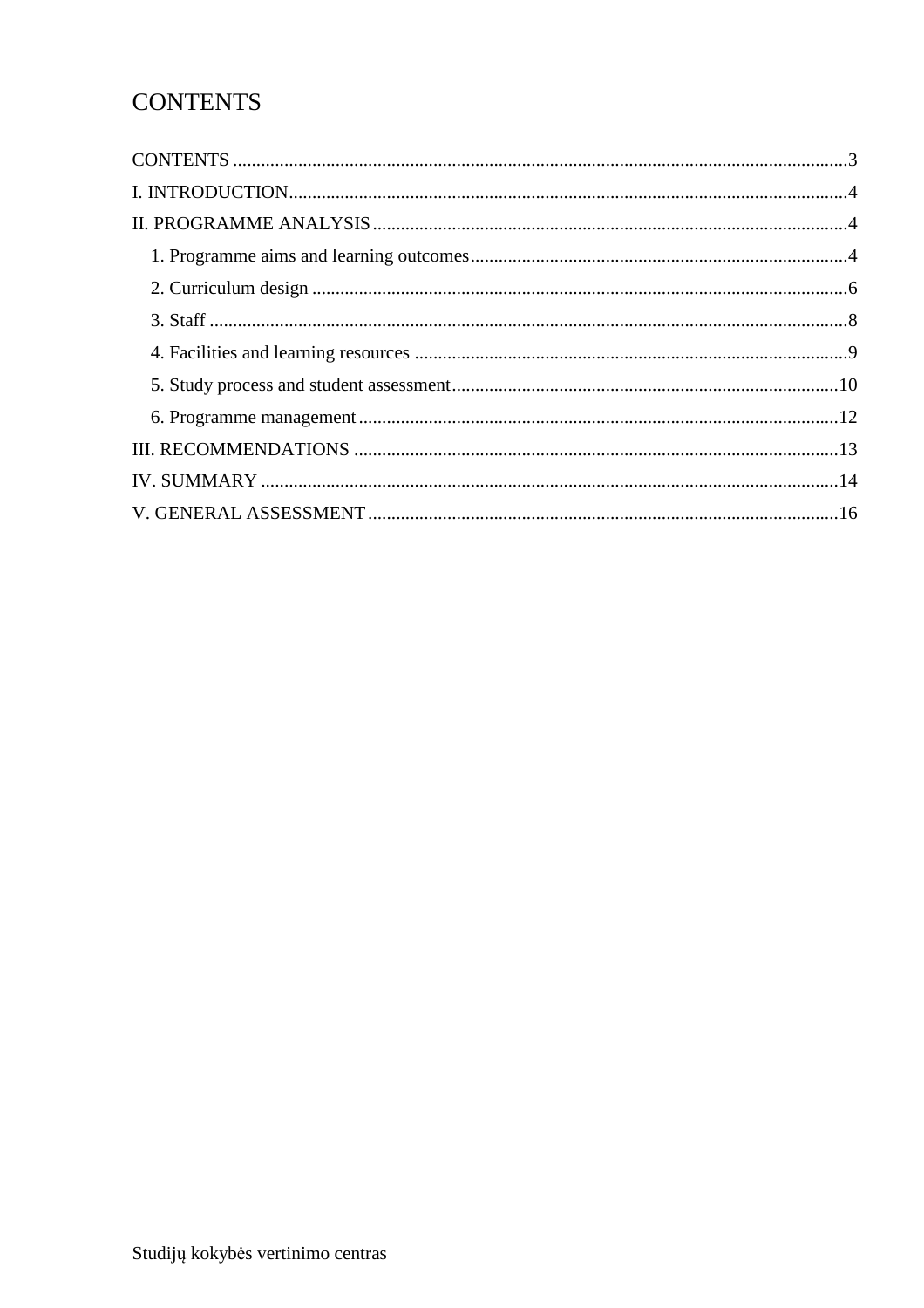#### I. INTRODUCTION

This report evaluates the *Business Management* programme established and delivered at the International School of Law and Business (ISLB), Vilnius.

The programme was registered on 16th October, 2008. Updating of study results of the Programme has also been influenced by requirements for higher education institutions and their implemented study programmes, regulated by legislation: Order No. V-501 by Lithuanian Minister of Education and Science of April 9, 2010 "On approval of general requirements description for the degree-awarding first cycle and integrated study programmes" and its amendments; Order No. ISAK-1026 by Lithuanian Minister of Education and Science of May 15, 2009 "On approval of Full time and Part time study forms description", and others (SER, p.6, para. 7).

Students who graduate in the Business Management Programme are awarded with the degree of Professional Bachelor of Business Administration. The programme, which leads to the award of a Professional Bachelor Degree in *Business Administration* (Business Management) is available in Lithuanian and in the English Language.

The volume of the programme is calculated on its credit awards in the separate subjects, and is the same regardless of the study type (both full- and part-time modes). The full-time study plan of the programme provides for 5-6 subjects per semester, part-time studies comprise 4-5 subjects. Studies of each subject are completed by an examination or evaluation of a student's individual project work.

The SER was finalized in January 2013 by self-assessment group consisting of 7 members of the teaching and administrative staff, social partners and student representative. The group was headed by the Head of the Business Management Department. The Web-page of the College, SER's annexes, information from the site visit and meetings with the staff members of the school, were also used to prepare the evaluation report.

The site visit by the Reviewers took place on May 2nd, 2013. Following the visit, the Reviewers finalised their report, detailing the findings and outcomes on the *Business Management* programme (Professional BA) at the International School of Law and Business, Vilnius.

#### II. PROGRAMME ANALYSIS

#### *1. Programme aims and learning outcomes*

The aim, succinct, comprehensive, international and available on the ISLB's website, is appropriately overarching:

'to develop a creative business management specialist who knows business and management principles and is able to apply knowledge and skills for self-employment and further learning, working in businesses in Lithuania and abroad' (SER, p.5, para.4).

and balances academic and professional skills accordingly. The aim provides for the programme's participants (full-and part-time), a concisely pertinent descriptor and study focus for studentship and a career in *Business Management*.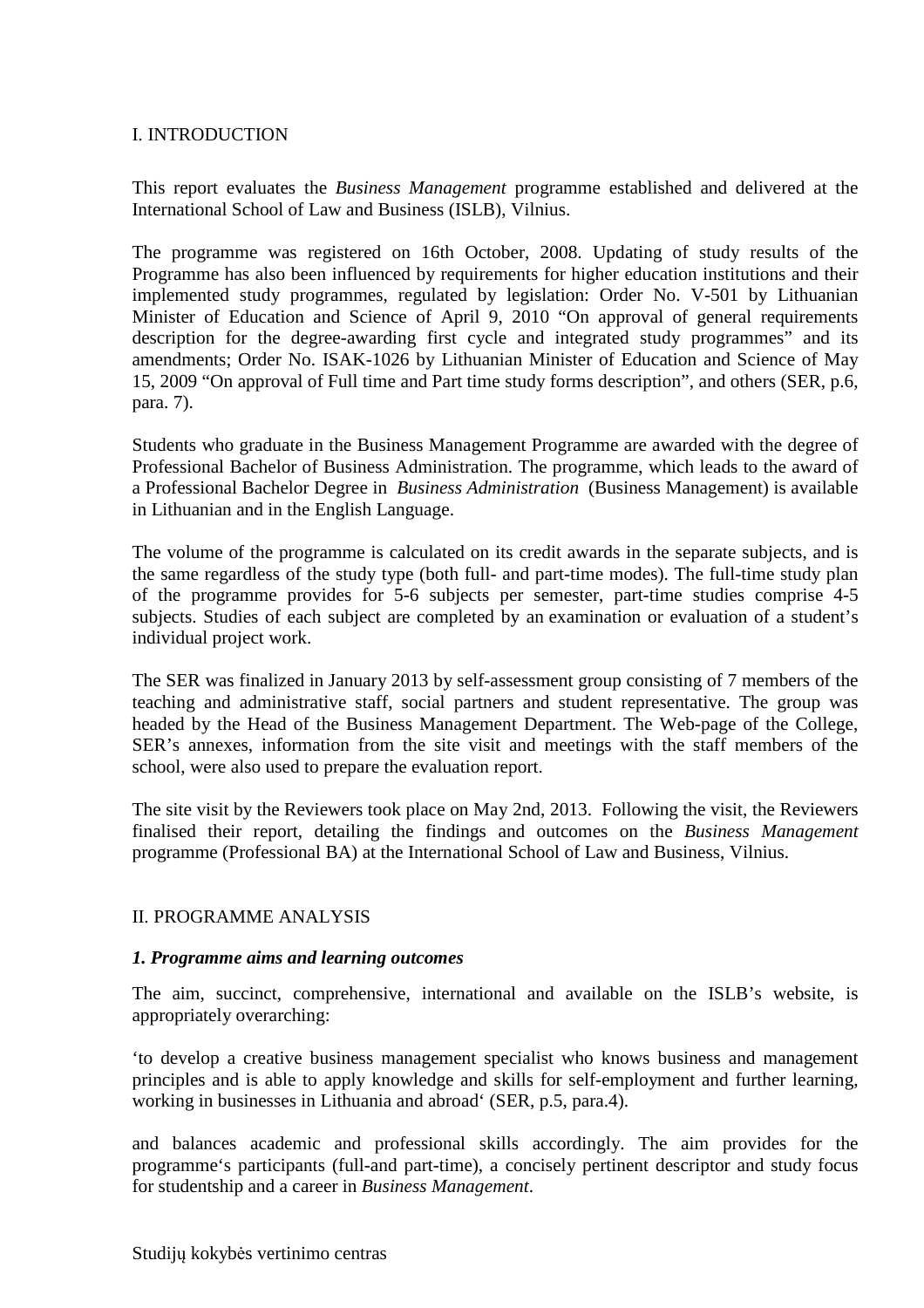The learning outcomes, which address cognitive domains in learning, personal and professional development, legal and ethical dimensions, comparative professional systems, qualititive and quantitative skills, communication (and the psychological concomitants appropriate to the understanding of business processes) language and creative skills, self-development and the skills required for evaluation and responsiveness to needs at all levels of operation in Business Management and are refined appropriatately, focused and interfaced in the respective subject areas, of which there are 33, including electives and the two internships. Competences are now uniform, being an amalgamation of those designed for e-business and international business.

Both the aim and concomitant learning outcomes have been influenced by various legal orders as outlined (SER p.6, paras. 7-8) and are updated each year. The practice of programme tuning, for the linking of learning objectives, competencies and ECTS credits based on learning load, learning, teaching and assessment principles, is also in place (SER p.7, para. 14).

The learning outcomes are comprehensively and neatly negotiated between both academic needs and the professional needs of the labour market; and while they have been carefully composed and refined vis-à-vis the programme and the study subjects, the Reviewers suggest that they are revisited and examined in relation to external demands and the necessary adjustment and changes to be implemented. This would include: the mechanisms used that a) monitor change and b) how the changes are carried out and c) how stakeholders are involved in the monitoring of aims and learning outcomes, so to ensure that there is no performance gap between what is written and what actually happens on the programme. The reviewers felt that ISLB should illustrate more actively, and be able to provide examples, as to how learning outcome adjustments are dynamically effective and productive both to students and the external world of employment and also to further academic study.

The reviewers felt that while the learning outcomes are consistent with the type, level of studies and the level of qualifications offered and for the delivery of the programme, a 'small' number of these show evidence of imbalancing in terms of progressive performance expectation, that is, in terms of levelness. While it should be said that there is excellent progression and graduation following on from semester 1, the tendency towards imbalancing is evident in some of the semester 1 subjects. Two examples are cited here: *Psychology*, 1<sup>st</sup> Semester (full-time) and *The* Art of Speaking, 1<sup>st</sup> Semester (full-time). In the former, there is the outcome:

'To understand the patterns of communication and group psychology; understand the peculiarities of conflict formation and to be aware of their management methods; be aware of the basics of business communication; know the peculiarities of leader's personality traits and performance; learn how to lead a meeting; to moderate group work, discussion, decision making in a group; learn to submit information persuasively and intelligibly to different people - both in terms of cultural differences, and disparities between social groups,' while in the latter, there is the outcome:

'To be aware of the concept of public speaking and to review the history of rhetoric; understand its importance for modern type of a man; know the basic composition principles of monologue; know the basic principles of dialogue; understand benefits and drawbacks of visual aids, basic slide-making principles, appropriate visual aids instruments.'

While there are considerable and appropriate differences between subjects, there is a perceived dramatic difference in terms of apparent difficulty and mastery between one and the other, both undertaken in the 1st semester. The Reviewers felt the programme team might consider revisiting the semester 1 learning outcomes in this light across the subject components, both for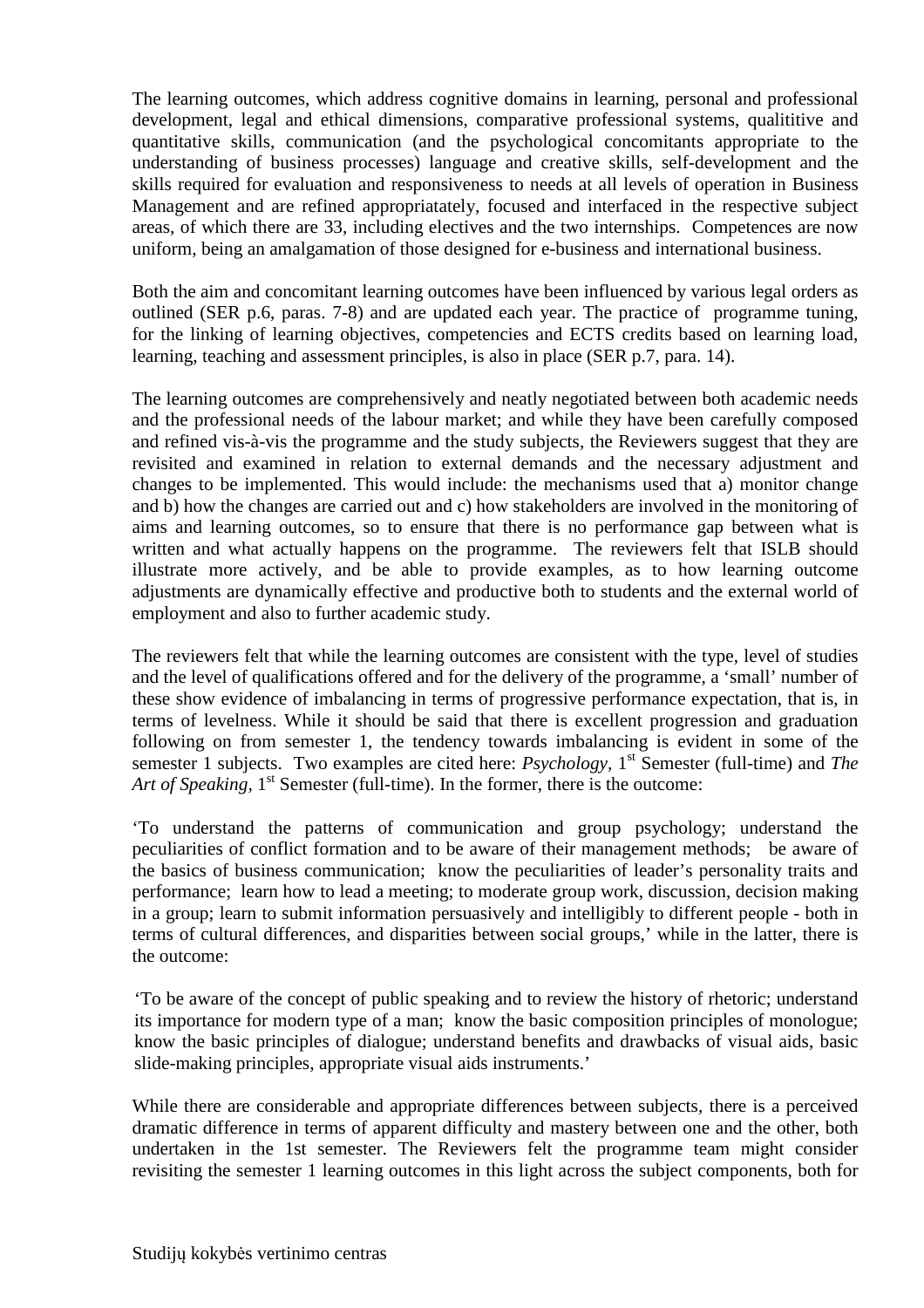their levelness and academic parity in terms of academic progression in the full-and part-time modes.

The name of the programme is discerningly appropriate for the professional world in which graduates will play their part. Aside from the above observations on levelness, learning outcomes, which pertain more to specific examples, content and the award level (Professional Bachelor) are otherwise compatible, though the Reviewers felt the programme team should consider whether the learning outcomes might be a little too interlaced to be of immediate practical and meaningful use to the average student in terms of the descriptors and their potential for assimilation, achievement and progression. This observation relates to the general and subject competencies and how these affect the many areas dedicated to the study subjects (SER, pp.9-11: Table 3: Interfaces of Programme competencies, learning outcomes and subjects implementing them). The interlacings as descriptors are well within the cognizance of the above average student. Concerning the final award, during inerviews with students, the Reviewers learned that the final year of the programmes' learning outcomes correlated well with their academic and professional needs and in terms of levelness. Students in interview explained that they felt stretched and significantly tested during the final phase of the programme.

#### *2. Curriculum design*

The programme meets the legal requirements, including the 2 professional internships.

The programme volume of 180 credits conforms to the requirements of the necessary legal acts. It is assembled in terms of general subjects of school studies, with a total of 20 credits, 5 of them elective and study area subjects culminating in a total of 160 credits, 5 of them being electives; 30 (10 and 20) credits are dedicated to professional internship. 10 credits are available for thesis preparation and defense. The programme corresponds to the Lithuanian Qualifications Framework, Level 6, and is in accordance with the recommendations set out in the Bologna process. Timetables for teaching are compiled for each semester, so to be as compatible as possible to the students and teachers. Timetables enumerate subject delivery times, classrooms and teachers' names and are composed to enable theoretical and practical instruction cycles to be repeated in a consistent way. Timetables are approved by the Quality Centre.

The programme's scale and its individual subjects and credits remain the same whether full-or part-time. The full-time study plan of the programme allocates 5-6 subjects per semester and the part-time mode comprises 4-5 subjects. Each subject is concluded with an examination, or assessment of a student's individual work (project). Elective subjects of the programme assume a total of 10 credits. The Programme concludes with an assessment of competencies gained throughout the student's final dissertation (project), which are demonstrated by the student during the project's defense. The Reviewers noted the inclusion of *Business Management* in the current ISLB's attractive and engaging publication of programmes offered in the English language.

There is an even spread of subjects as much as there are distinct interconnections between subjects across the programme, but no particular overlaps are encountered. However, the Reviewers considered that there would be scope, in certain areas, for doubling up should the current programme continue with recruitment difficulties, or find any other future necessity for reduction in the staffing complement. A total of 169 students (full-and part-time) were admitted in 2009, whilst the figures for 2012 show a significant fall, with just 13 full-time admissions (SER, p.22, para. 71, Table 12).

The Reviewers acknowledged the capacious professional coverage, which ensures good student opportunity for the gaining of theoretical and practical competencies in the field of Business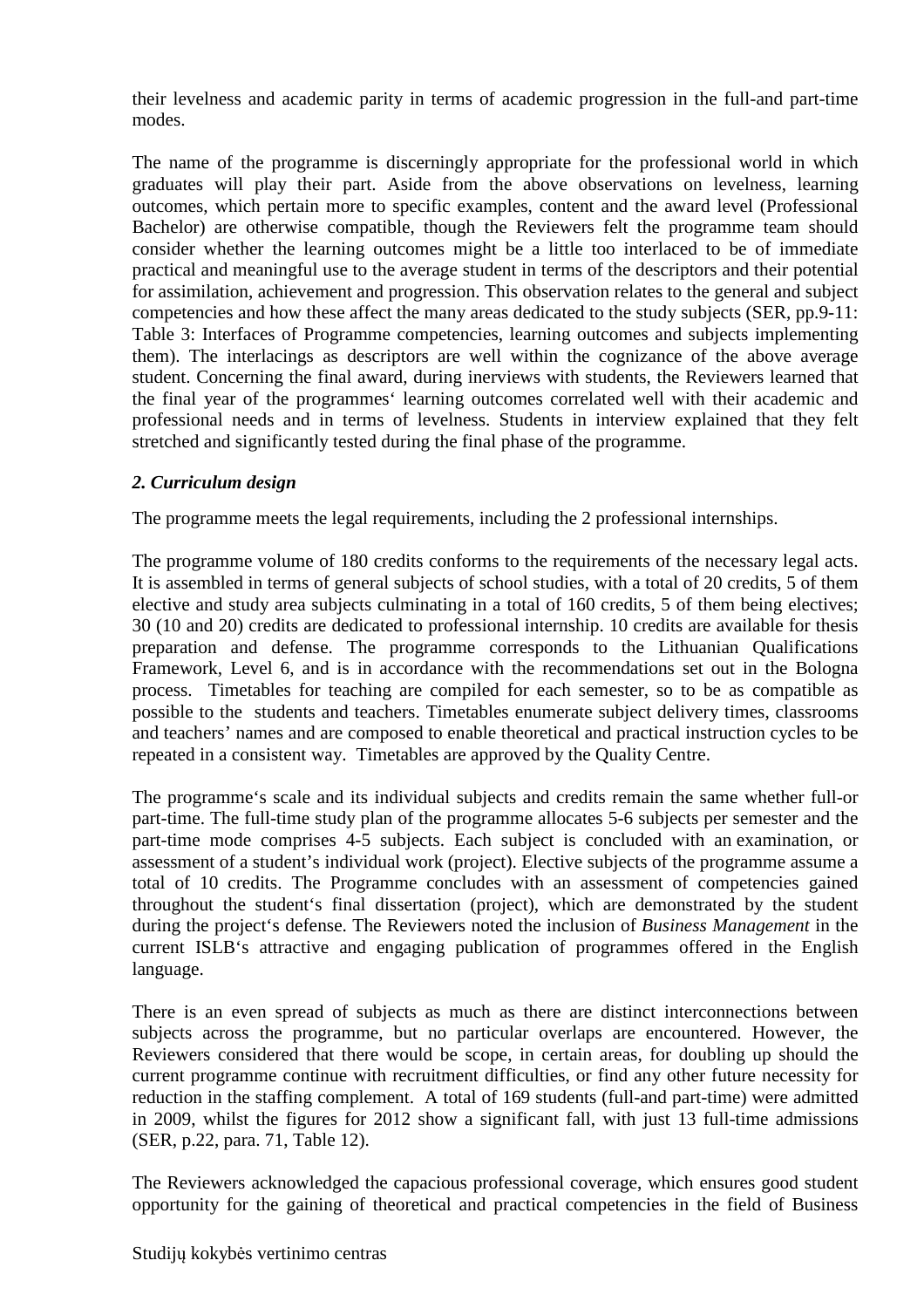Management. A top up is also available for those who wish to progress to the Applied Bachelor with NLH University of Applied Sciences in the Netherlands.

The subject descriptors and content illustrate an assured and thorough grounding in *Business Management* which meets the criteria of the award. The subjects also identify a strong command of the programme in holistic terms, and pre-eminently illustrate the number of academic and professional strands required for the full make-up of the programme. The Reviewers believe that the programme reveals enhancements which are exemplified in the detailed subjects and also in the parameters of the professional field and workplace. These, *inter-alia,* include considerable strengths in the 'management' emphasis across the necessary disciplines allied to business.

Updating of study results of the Programme, in the formal arena has been influenced by the requirements for higher education institutions and their implemented study programmes, regulated by legislation: Order No. V-501 by Lithuanian Minister of Education and Science of April 9, 2010 "On approval of general requirements description for the degree-awarding first cycle and integrated study programmes" and its amendments; Order No. ISAK-1026 by Lithuanian Minister of Education and Science of May 15, 2009 "On approval of Full-time and Part-time study forms description", and others though other means, such as vital inputs made by the social partners (SER, p.6, paras. 6-7). The instensification of international work is also influential, particularly the current possibilities in the Netherlands, outlined above, also through the SPACE European Business Competence diploma and EU extensions in Life-Long Learning (SER, pp.6-7, paras. 9-10).

The content and methods of the subjects/modules are appropriate for the achievement of the intended learning outcomes and, as endorsed by students during Reviewer interviews, those designed at year 3 are sufficiently demanding for students at this level of academic study.

The scope of the programme is sufficient to ensure coverage of the learning outcomes and is admirably interesting and relevant for students and the pedagogic staff. As to the scope possibly being 'too challenging' for the average student, a rejection of this postulation (made by a Reviewer during interview) was given by students during the on-site interviews. The students claimed that they had the personal resources and resilience to apply themselves successfully to each modular task, confident that the opportunity was theirs to take.

The programme is up--to-date in its comprehensive coverage and adequately reflects the expertise of the programme team. The curricula vitae of the programme team reveal a range of expertise and experience and are sufficiently open and prospective for the reception of change and innovation in the professional world. However, within the manifest expertise and experience, some particular issues emerged: more teaching input was expected by social partners in professional English facilitation; they also declared that greater confidence in leadership was an imperative among the student body overall and that this needed to be addressed pedagogically. Equally, in hearing calls from students and social partners for more practical emphasis, the Reviewers learned that no practice opportunities were currently available in year 1. Whatever the rationale for this omission may be (and the Reviewers could not locate it), the calls being made should be heard and addressed in the immediate future.

Students, though enthusiastically positive about the programme (and also the Alumni group who remarked without reservation that they would choose the programme again), mentioned that having been advertised, the subject 'marketing' proved to be elusive in the curriculum, which for one individual was a considerable disappointment. Elsewhere, another student asserted that in the teaching of English, undifferentiated classes in levels of proficiency did not assist his progress in this vital area of internationalisation. These issues caused the Reviewers some slight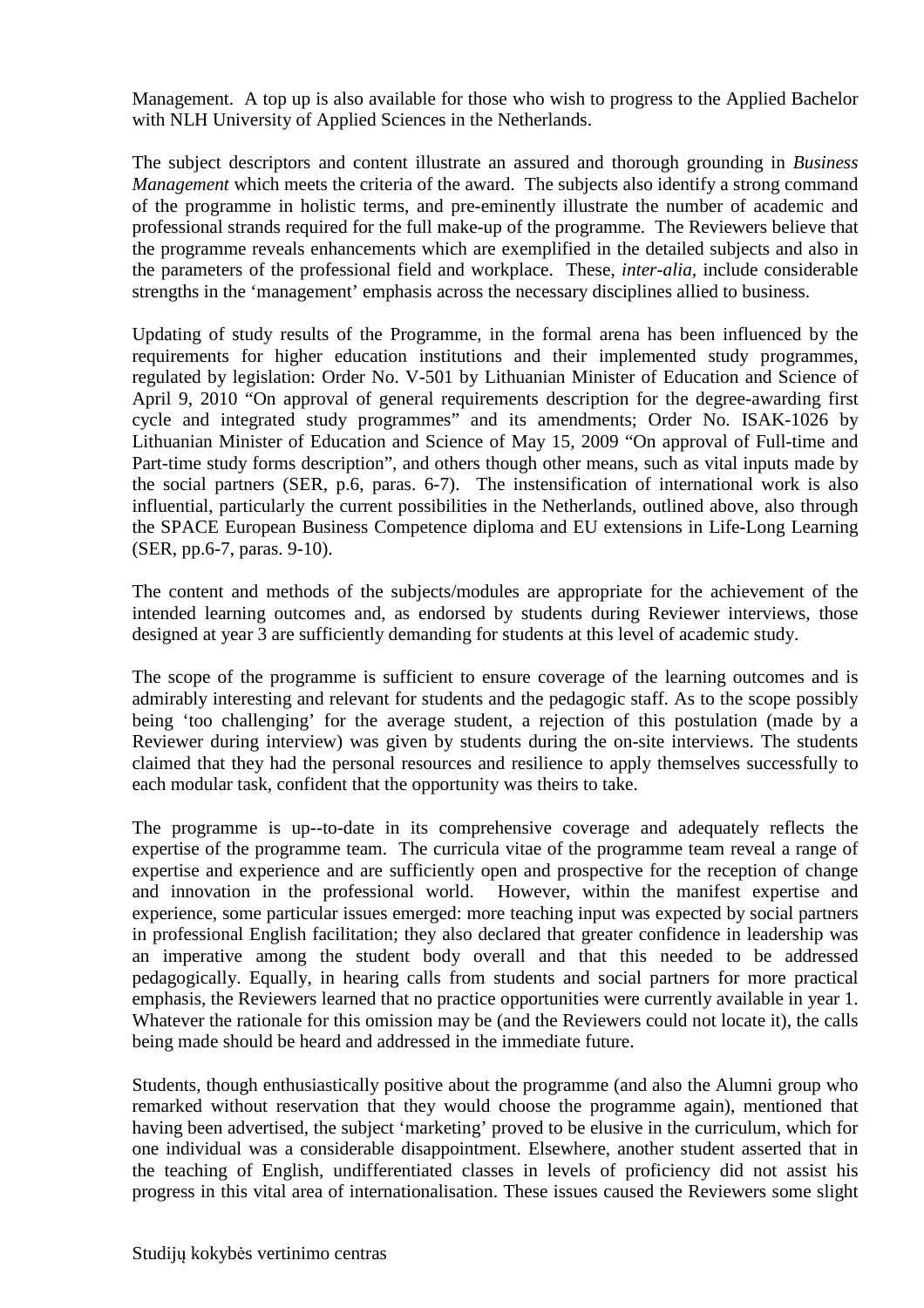concern and they hoped future practice would determine their eradication. Students of *Business Management* expressed to the Reviewers that they would appreciate more applied emphases in mathematics courses. This curricular issue requires more re-adjustment in emphasis, rather than a syllabus re-write.

#### *3. Staff*

Annex 2 states 31 staff, though Annex 3 details 25 curricula vitae. The programme has at least 10% staffing expertise in the scientific domains, which ensures legality, and nearly all staff (97%) have no less than 3 years' practical experience which adequately matches the subjects they teach.

The qualifications of the teaching staff are adequate to ensure coverage and completion of the learning outcomes. Around 90% of staff hold a master degree, while 27% hold doctoral qualifications. Many of the teaching cohort are well-published in their fields and the rich complement of expertise includes specialists in philology (several languages), law, applied statistics, history, civil engineering, electrical engineering, mathematics, marine engineering, marketing, business management, building science, international business management, psychology, education, economics, philosophy, business administration and services management. There are no full Professor post holders, but there are 10 Associate Professors among the lecturing staff. More full professorial appointments would obviously enhance the academic and professional profile of the programme.

Given the current trends towards low admission rates to the programme, the staff-student ratio is optimal; the number of teaching staff is more than adequate to ensure the pedagogical coverage of the learning outcomes. Given the current low student numbers and the uncertainty for future recruitment, the corollary of this situation could create a considerable sustainability issue. This possible consequence was however rejected by the programme team during interview. Given the apparently generous staff student ratio (not detailed in a precise calculation ratio) reasonable amounts of research time should be available; however, full-time staff members may have commitments up to 18 hours contact time (320 hours per year), though many staff have fractional contracts and hold teaching positions in other institutions. There is an annual appraisal system in operation for the evaluation of pedagogical performance, research planning and publication.

For future staffing, the Reviewers felt that there could be a stronger numerical core of full-time staff, which would be consolidating and to the advantage of ISLB. Greater emphasis on international languages, ie., English and Russian is desirable, particularly the former, towards sustaining the future of the international version of *Business Management*, acknowledged earlier in the report.

The Evaluation Report (SER p.17 para. 36) delineates staff turnover, describing any staff movement in terms of 'objective reasons: changes in the subjects of the Programme and their content, departure to live and work in another city, changed working conditions in another workplace, start of doctoral studies, long-term parental leave' (SER, p.16, para.42). Many of the staff, whose average age is 45, are substantially time-served at ISLB; 48% of staff are over the age of 40 and 8% over 60 years. While there is a very reasonable age balance, the future might hopefully allow for more appointments in the lower age range to re-balance career structures on the programme. Current student recruitment statistics, however, may not prove prospectively helpful in respect of additional appointments.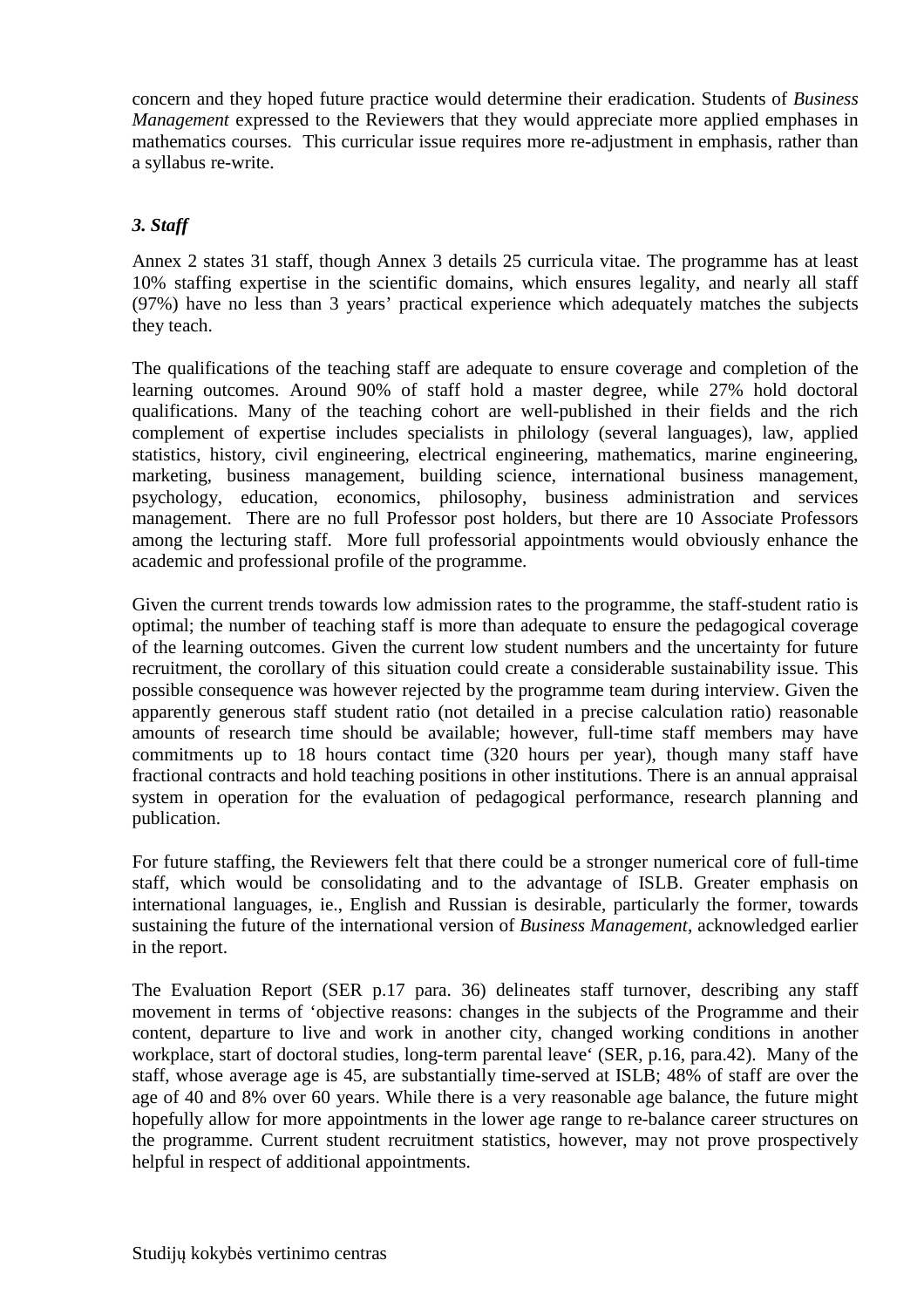Professional development, necessary for the the provision of the programme, is made possible through ISLB's Knowledge Management Centre, which, in part, is designed to improve teaching staff competencies. Each academic year, the Centre organises teaching staff pedagogical competencies self-improvement weeks (SER p.17, para. 47), ensuring that the training is attended by all teachers. There are a number of other means [eg. conferencing and internships] for the professional development of staff. There appears to be no provision for full sabbatical leave.

Despite some dramatic downturns in student recruitment, staff mobility during 2011-12 shows an increase on the previous year, with 6 staff members undertaking mobility to Bulgaria, Portugal, Great Britain, Italy and Finland. By contrast, mobility to ISLB during the same academic year shows a decrease in comparison with the previous year, with 5 academic colleagues arriving from Latvia and Turkey. Lack of staff mobility, both ways, is caused by several barriers, including finance, personal facility and linguistic competence, mainly in the two 'bridge' languages outside Lithuania, these being Russian and English. Staff development measures should make time and funding available for teachers to engage in fast-track competencies in language training. Increasingly strong marketing for the international version of *Business Management* may well invigorate incoming and outgoing staff mobility.

Concerning research related to *Business Management* ISLB publishes two periodic peerreviewed scholarly publications, *Business and Law* and *Current Issues of Business and Law*, in which are contained, Lithuanian and foreign research results, overviews of research papers and reviews. Published also, are scientific articles prepared by the teachers of the programme and / or programme students. A number of staff projects are enumerated (SER p.17, para. 49). These include: work in teacher competencies, entrepreneurial competencies, e-learning, updating study programmes in business and marketing, fostering internationalily, the development of human resources (improvement of the press and publication for students) and innovative teaching. Staff participate in Leonardo da Vinci and engage in other EU/EC activities. (See SER, Annex 3, for a fuller illustration of the scope of staff research and publication.)

#### *4. Facilities and learning resources*

ISLB has teaching office and other space comprising an area of 14,343 square meters. This includes 39 fitted classrooms, including 7 computerised classrooms. During a single teaching session there is sufficent accommodation for 3,000 students at a time. Computerized places number 235 in seven computer classrooms. In 2012, a practical training centre was added. The *Ideas Laboratory* is a creativity classroom, equipped with the necessary computer programmes and equipment dedicated to technical areas of the curriculum. Increased professional and technical support additions include: a professional sound recording studio, equipped with an audio booth and a photo-video studio, including a professional video camera, camera, illumination system and other supporting technologies and instruments.

ISLB's teaching and learning equipment includes a well-resourced library which is installed with ALEPH. There are 23,949 specialist books and 3276 bibliographic records. The library houses 36 workstations and 35 computerised workstations and in addition to Lithuanian, there are resources in English, German, and Spanish. Databases include EBSCO, EMERALD, TAYLOR AND FRANCIS, LITLEX, INFOLEX.PRAKTIKA. Legal documents and information can be searched in INFOLEX.PRAKTIKA. Moodle and the virtual learning environment is available and an automated system is in operation geared towards answering students' questions. The Distance Learning Centre organizes systems of learning at ISLB to meet the needs of individual students.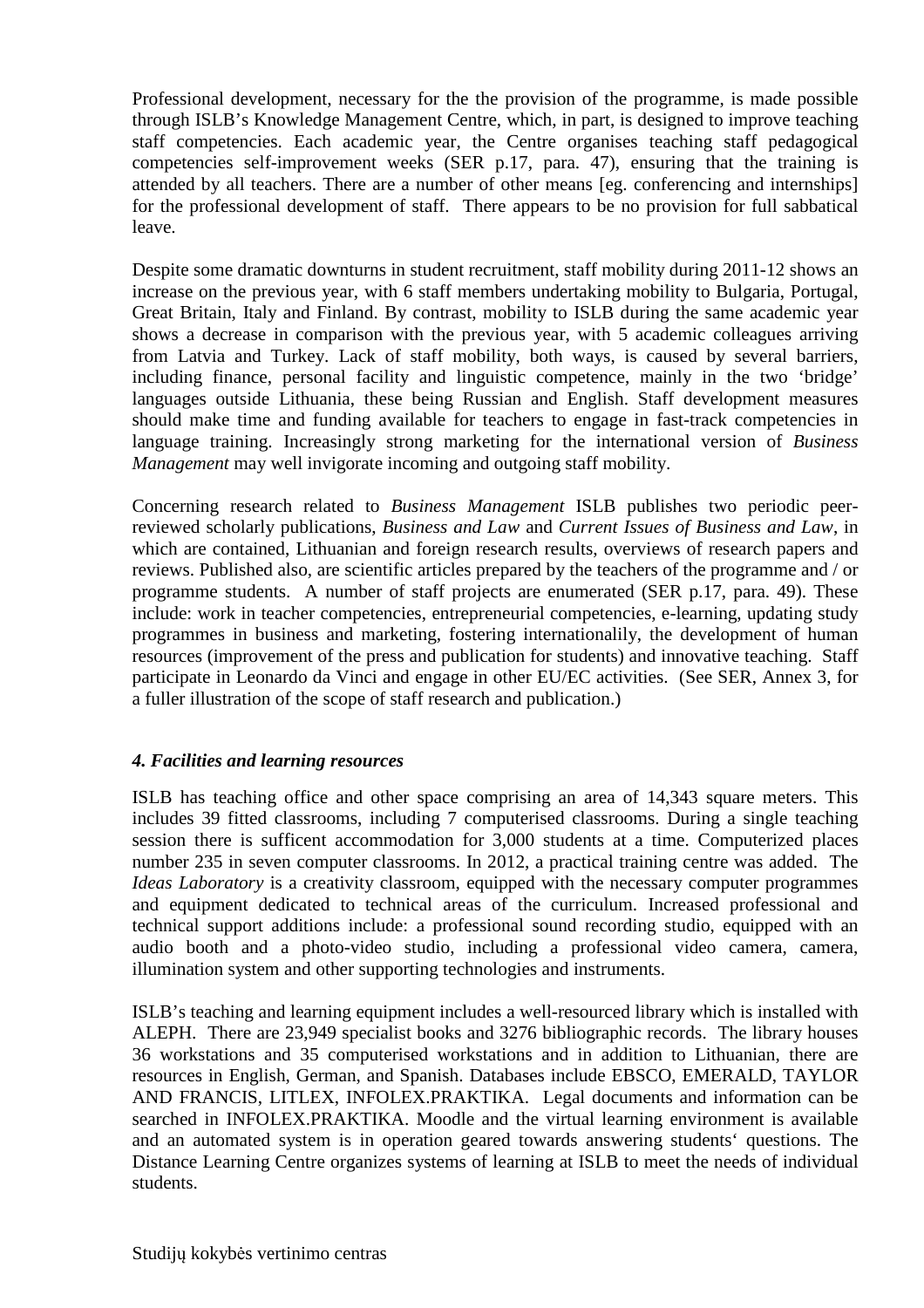Teachers, responsive to the knowledge society and the velocity of technological progress, assist students in designing different practical exercises that imitate real practical situations in the labour market. Reviewers, during the site visit, noted that not all computer technology was modern and that the number of printers should be increased. Training in Moodle and ecompetencies is also needed for those students who had yet to gain confidence in e-systems. Reviewers felt that e-technologies could be engaged more fully with students.

 Students' practice is mainly in the form of internships which are in line with the aims and intended learning outcomes of the programme, and allow students to undertake professional internships and the final professional internship with Lithuanian and foreign companies. Opportunities exist for internships in EU countries, including internship with the Erasmus mobility scheme. Students undertake internships in well-established companies whose relevance to the programme is proven and transparent. Internship supervisors are drawn from appropriately qualified staff who can discharge the role with confidence and credibility.

Towards assuring the quality of services and the compendium of knowledge and skills available to students, 'ISLB has signed a cooperation agreement with the Association of Financial Analysts, the Lithuanian Chamber of Auditors, Lithuanian Business Employers' Confederation, the National Insurance Brokers' Association, Danske Bank A / S Lithuanian Branch, Bank Citadelė, Lithuanian Hotels and Restaurants Association, Lithuanian Tourism Association, Lithuanian Association of Communication Agencies (KOMAA)' (SER, p.20, para.63). ISLB cooperates closely with Lithuanian and international recruitment agencies (CVbankas, CVonline, CVMarket, E-praktika), and other institutions and organizations with similar operations, from whom can be obtained information about internship places.

The Career Centre of ISLB maintains an internship and employment database in which is found a range of helpful student information. The Career Centre stays in touch with graduates and monitors employability of ISLB graduates. However, the Reviewers could find no evidence of a formal '*tracer'* scheme in operation.

Teaching materials are adequate and accessible. We find, inter–alia, (SER p.21 para.66) that students are able to work independently and are trained to select the most suitable means of selfsupport in employing methodological publications and to research relevant publications and other sources from the library rooms, to develop confidence in the Moodle virtual environment. The Reviewers were of the view that not all students are able to work independently **–** especially part-time students **-** but all are able to contact teachers via e-mail, on any curricula matter, or guidance on suitable literature for self-study. Resources and learning methods are complemented, amended and published for students. There is a methodological database which is constantly updated for students who are keenly encouraged by both teaching and support staff.

#### *5. Study process and student assessment*

Concerning admission, applicants are admitted by tender. The minimum rates for the persons claiming for state-funded studies are set by the Minister of Education and Science. To achieve state funding the grades are competitive (Matura [state] examination) in the following subjects: Mathematics (weighting factor 0.4); Lithuanian Language and Literature (weighting factor 0.2); and the annual grade in a foreign language (weighting factor 0.2). (SER, p.21, para. 68). However, Reviewers learned that admission is possible for fee-paying students whose entry qualifications may rely substantially on the school-leaving examinations rather than the majority of examination passes being gained through the State Matura. During interviews at ISLB, when the Reviewers enquired about admission policy, one student claimed it was an *'easy'* process. The reviewers also learned from the Alumni group that historically at one point, the annual drop-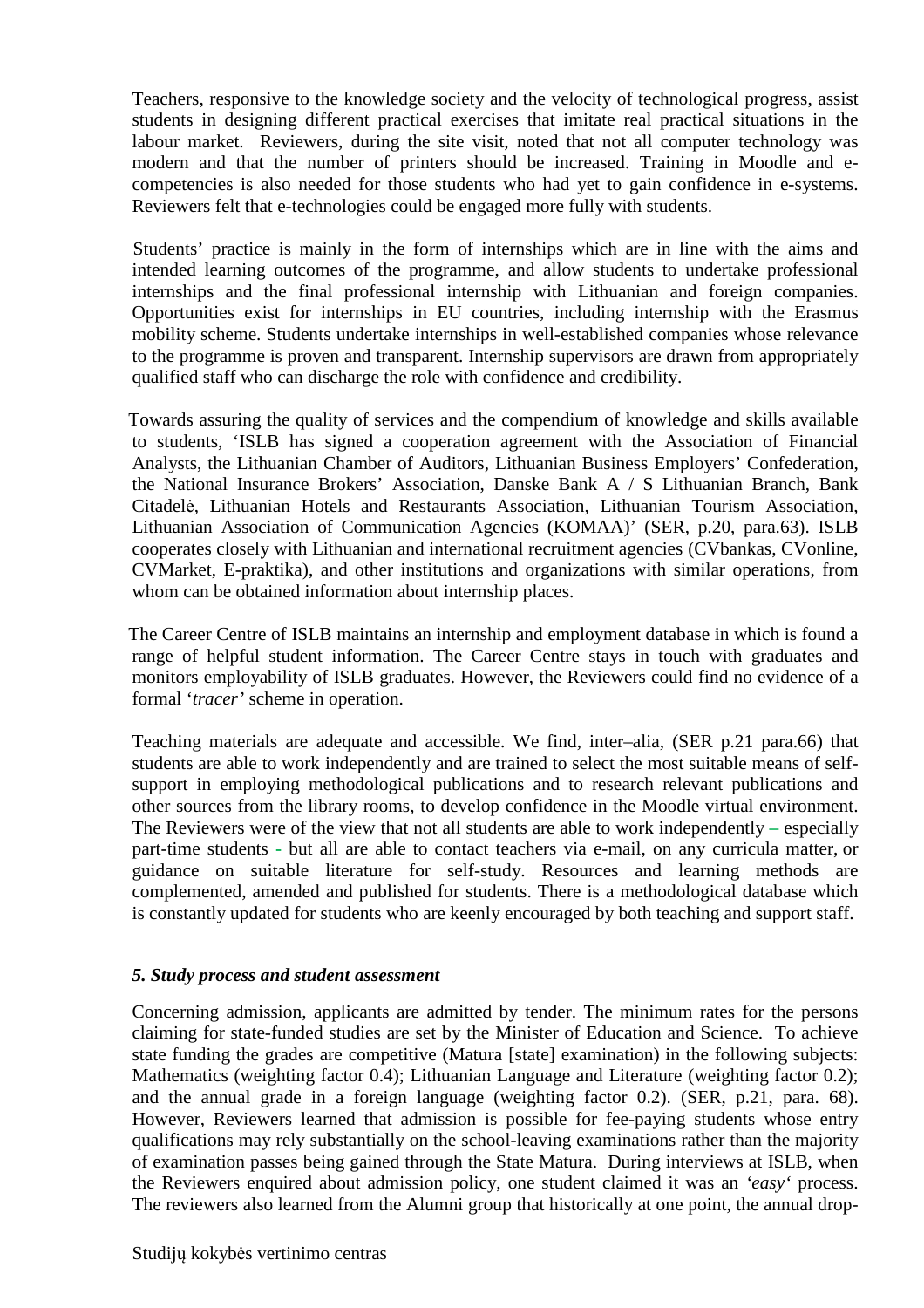out rate had been spectacularly high with only a small percentage surviving to graduation; it should be added however, that this infomation is not official statistical reportage from ISLB. In 2008, there were 89 full-time and 80 part-time students, while in 2012, the figures for full-and part-time students were 13 and 0 respectively. Demographic changes are given as the principal cause of decline and it is also mentioned that many of the students who *drop out* resume and complete their studies at later dates. However, whatever the analytical rationale given in the SER, these figures did not induce **complete** confidence in the Reviewers towards the **potentially serious matter of** future sustainability of the programme.

Despite the trends in demographics and their effects on recruitment which were discussed during interviews, the Reviewers believe that the matter of student intake and progression rates should be an urgent priority, at the heart of ISLB strategy over the next ten years. Increased internationalisation and global interests were noted by the Reviewers, but nevetherless they felt that a far greater intensification of marketing was of paramount importance both towards increasing the selective image of ISLB and in terms of institutional economic sustainability*.* The Reviewers felt that urgency and pro-activity were imperatives for the coming months.

Within the study process, towards the achievement of learning outcomes, there is considerable emphasis on problem-solving, experiential learning, case-study and simulation which are fundamental to the preparation and training of business managers. The emphasis strives to be practical, and judiciously combined with academic study. Through these means, the pursuance of learning outcomes involves a variety of teaching and learning activities. In the theoretical areas of learning outcomes, lecturer presentations are the methods, together with explanation, demonstration and illustration. Research-informed teaching is important for lectures and for the contemporary direction of students. Practical learning outcomes are pursued, principally, through debates, discussions, group work, individual work, creative tasks, case studies, tasks and experiments, report preparation, underpinned by research-informed reading. Training is addressed across several appropriate venues, incliuding laboratories and a variety of workplace settings; and often learning is based on a student's experienctial experiences and problemsolving. A professional/moral dimension in the learning outcomes can be the product of selfanalysis, role-play and simulation experience.

ISLB (SER, pp.21-23, paras.69-75) identify a number of reasons why students fail to complete their studies, listing family and financial circumstances as principal causes. Lack of motivation and academic failure are claimed to be among the less frequent causes. Reviewers believe that these latter two categories may well relate to the lower admission criteria for fee-paying students and should be addressed in as many ways as possible. Higher recruitment levels, retention rates and strongly motivated students are key in the quest towards the excellence and competitiveness in the national and international labour markets that ISLB is keen to achieve.

There is opportunity for applied research in projects, scientific events and the *final dissertation* which takes place at the appropriate time in the programme for undergraduates. There is also opportunity for particularly able students to pursue particular *final dissertation* research in areas proposed by the social partners - the external experts in the field of *Business Management.* Reviewers learned that such experts, from time to time, will commission research projects in areas of urgent, or prospective need. The Business Management Department of ISLB has undertaken customized international applied research for JSC Umega in Poland, Russia, Lithuania and the UK. ISLB students, Student Scientific Society and the Business and Law Clinic volunteers contributed to these projects (SER, p.25, para. 89).

Student mobility is encouraged at ISLB. Students are acquainted with the possibilities for mobility and attendant financial possibilities. The International Studies Organization Centre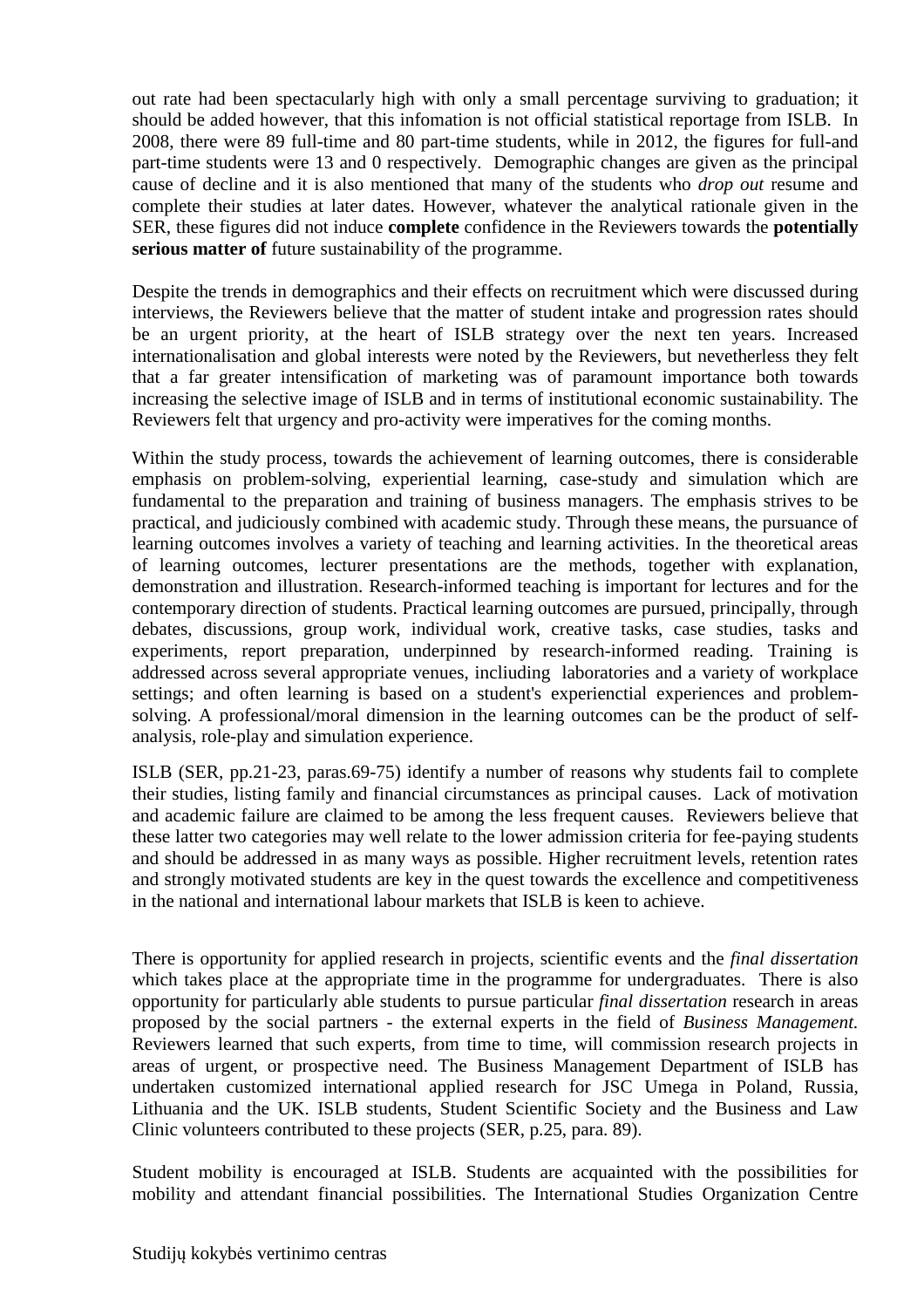aquaints students with mobility and arranges information seminars four times a year; the centre is available for one-to-one advice and practical assistance with mobility. However, ISLB's (Erasmus) outgoing numbers are small and are decreasing, as illustrated (SER, p.26, Table 13). But the opposite is true for incoming part-time students, whose numbers for 2012-13 are listed as 63 (SER, p.26, Table 14).

There is a good level of academic and social support for students, including individual study planning, opportunities for bespoke scheduling and a range of website advisory and support facilities. Students receive advice and information through email, and student personal pages have been created in the ISLB data-base. As well as the career centre, there is psychological support (offered within the programme team), advice on sporting and other social and cultural events and activities.

The assessment system of students' performance is clear, adequate and available on-line. Students are informed about the learning outcomes in relation to the assessment procedure, and how interim test results influence final grades, procedures regarding retakes, applying theory to practice, the avoidance of plagarism and how the cumulative process works. Full-time students receive one-to-one assessment feedback, whist feedback for part-time students is through electronic means.

The professional activities of the majority of graduates do meet the programme providers' expectations. The Reviewers heard from social partners that they found ISLB an institution with 'both feet on the ground' and that its graduates are realistic about career development, and who are not presumptuous or in expectation of quick career promotion. Graduates are consulted, as are the Alumni, for opinion on future developments and there is excellent communication and synergy between the programme team and the social partners in relation to relevance, updatedness and cooperation. The average annual employment rate for students is around 77%.

Reviewers found that social partners require from ISLB students greater competence in Russian and English, and also enhanced skills in communication and leadership. Reviewers also noted that the programme complement includes study subjects in the *Art of Speaking* and *Professional Foreign Languages.* 

#### *6. Programme management*

Responsibilities for decisions and monitoring of the programme are clear (SER, pp. 30-34, paras. 108-124) but could be clearer in terms of day-to-day performance and the managerial strategies employed in relation to vision and longer-term planning. This is especially important in relation to future changes and any anticipated changes in staff profiles. There are programme committees, led by managers of the study programmes who monitor the quality of the study programme. Programme managers provide programme committees with proposals for innovation and change in relation to increased quality. It is the Academic Council, which makes appropriate decisions. The Programme Committees' performance is regulated by the *ISLB Regulations of Study Programmes Committees*. Reviewers, during interviews, found that staff were able to manage themselves, but that there were also weekly and fortnightly meetings with managers and excellent communication through emails and telephone.

Intriguingly, programme management has at its administrative helm, the *Standards and Guidelines for Quality Assurance in the European Higher Education Area*. While this is an admirable facet of quality management and a governing authority for quality assurance, Reviewers found it less easy to discern precisely how the ESG, as applied to *Business and Management,* operate as an umbrella mechanism for *overall* programme management. However,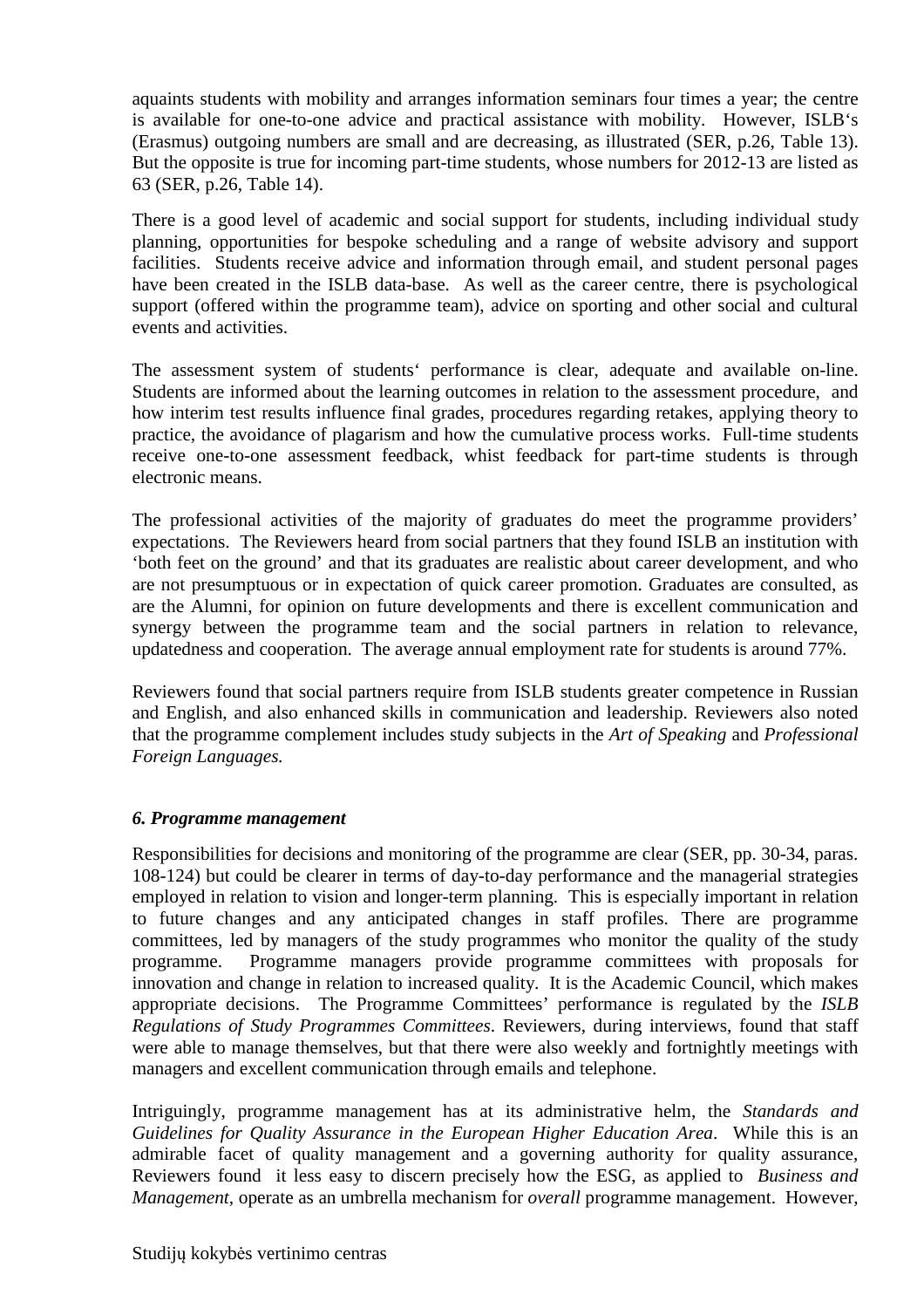ISLB's Quality Manual is an exemplary internal publication, deserving of particular commendation.

There is a functional internal QA system in place for the assessment of the programmes. Data is regularly collected, compiled and analyzed. Programme assessment is based on the indicators that meet the objectives outlined in the ISLB strategy. The indicators are illustrated (SER, p.31, Table 19).

The above-mentioned indicators are collected and analyzed as in all ISLB programmes and are used for comparative analyses and programme improvement. The Reviewers looked at two sets of student evaluations (2008 and 2010) which were expressly focused on teacher evaluation. No data was available on programme evaluation. The Reviewers recommend that programme evaluation should be of equal importance in student evaluations.

Social partners and potential employers as stakeholders, have roles which are integral to the evaluation and improvement processes of the study programmes. Representatives, who are members of the ISLB Council and the Academic Council, offer final theses themes and are involved in Qualification Commissions, which deal with final assessment of student competencies and the awarding of higher education qualifications Stakeholders participate in ISLB events: scientific conferences, seminars, student fairs and round-table debates. Their particular role in the commissions for dissertation defence gives them a key insight into standards and competencies.

There is copious and clear evidence in respect of activity in internal quality assurance procedures. Teachers are part of the internal audit groups which perform internal audits of all activities at ISLB, which are in accordance with the *Internal Audit Procedure (VP21)*. Opinion on the study programme and proposals on its quality improvement can be expressed in teacher polls. (see mention of the 2008-2010 evaluations above.) The SER (p.30, para.116) mentions formal periodic inspection at ISLB, but this refers to external regulations in respect of the *Centre for Quality Assessment; SKVC).* However, study programmes *are* reviewed during the development and improvement process, and carried out through the Programme Development Group, by decree of the ISLB Director.

This vital monitoring and review mechanism is similar to that advocated by ENQA (European Standards and Guidelines [ESG]). That the SER closes in a statement of catch-all confidence in its own assessment of quality assurance effectiveness (SER p.34 para.134) can very largely be justified in terms of quality-assurance procedures, but less so in terms of evidence for general management operations, as discussed earlier in the report.

#### III. RECOMMENDATIONS

- 1. **Differentiation in Language Teaching/Applied Mathematics**. To ensure improvement in practical competences and skills, language classes should be differentiated to actual proficiency level. More applied mathematics would be welcomed by students.
- 2. **Deliverables.** To ensure that what is publicly advertised and promised for students is accurate and deliverable.
- 3. **Improvement in practical skills**. Greater intensification of practical work should be a priority at all levels of the programme. Practice placements should be available in Year 1.
- 4. **Full-time and part-time teaching staff.** A larger full-time complement of staff will facilitate stronger consolidation and coordination as well as for Quality assurance& Quality Management.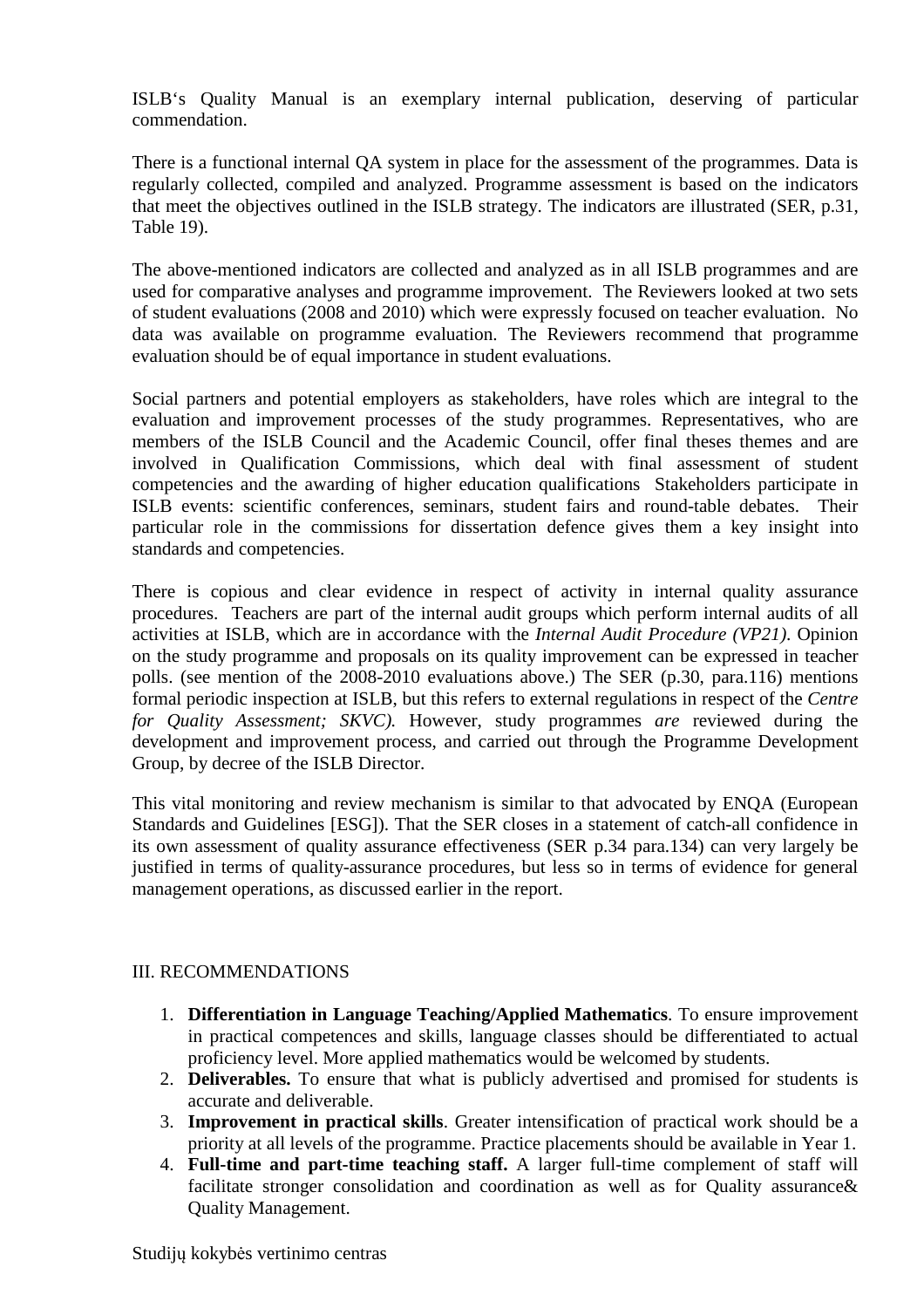- 5. **More frequent and competence-based usage of Moodle and E-Systems**. Both teachers and students should engage in training as part staff development and training. Consider using Moodle as a mode for the purposes of student assessment.
- 6. **Wider parameters for marketing and changes in the Career Centre**. Other than strategy based on students' feedback more formalised strategies are required in order to enhance the visibility of the international market. This has to be desirable for ISLB in order to avoid image problems in terms of quality standards in recruitment. A more proactively visible Career Centre regarding social partner contact (such as distribution of students CV's) as well as interaction with students is also a strong recommendation.

#### IV. SUMMARY

 The programme is attractive and put together with skill and expertise. It has strengths in the comprehensiveness of the course units (modules), the opportunities for problem-solving, experiential learning and in professional commisions for research overseas. In these respects, the programme offers a mature pedagogical experience, coupled with very good professional opportunity in *Business Management.* The current staff-student ratio is optimal and also is attractive to potential students. There is gradual learning for students, culminating in an effective and testing Year 3.

Internally, study facilities appear to be excellent as do library and software provision. Opportunties for mobility exist and students are given the opportunity to seek representation on various committees and to make contributions to the quality assurance process. There is evidence of strong student-support services and excellent opportunities for internship, careers and progression into the world of work. More effort should be put into Moodle artifices for both students and teachers, and to consider the usefulness of it in the assessment of students and further academically-related functions. In terms of the curriculum, unless there are restrictive clauses, what is published and advertised should be available to students.

 What appears as a strength may feasibily be, in places, more bewildering to students: this is the matter of learning outcomes. Generally, while they are admirable and stylishly composed, students might immediately or gradually lose their way in the maze of objectives, competences and general intention. The Reviewers believe the learning outcomes should be revised slightly and some of them recast in terms of graduated learning and progression (as indicated in the appropriate section above). Greater concentration on key languages in designated proficiencylevel classes, leadership training, practical placement and more applied mathematics would be greatly enhancing to the programme.

 Moreover full professorial appointments, doctoral activity and completion will further support and enhance the very good programme on offer. Concerning internal staff development, there is a dearth of evidence on the actual outcomes and the benefit to students and to ISLB. It is one matter to attend in-service training, which is certainly in place, but quite another to measure its effectiveness, even if that effectiveness can be observed only in small graduations.

 Concerning quality assurance and management, Reviewers did not gain a precise and clear picture on how the *European Standards and Guidelines* are actually being used, though student surveys on staff are regularly carried out, and there are copious methods for monitoring and reviewing quality. The Quality Manual is a distinctive internal document. Management of the programme is clear in labelling, that is in terms of the staff who perform it and also in terms of some of its important structures; but it is less clear in terms of how management operates on a week-to-week basis, and what management issues are important for the successful running and future planning of *Business Management.*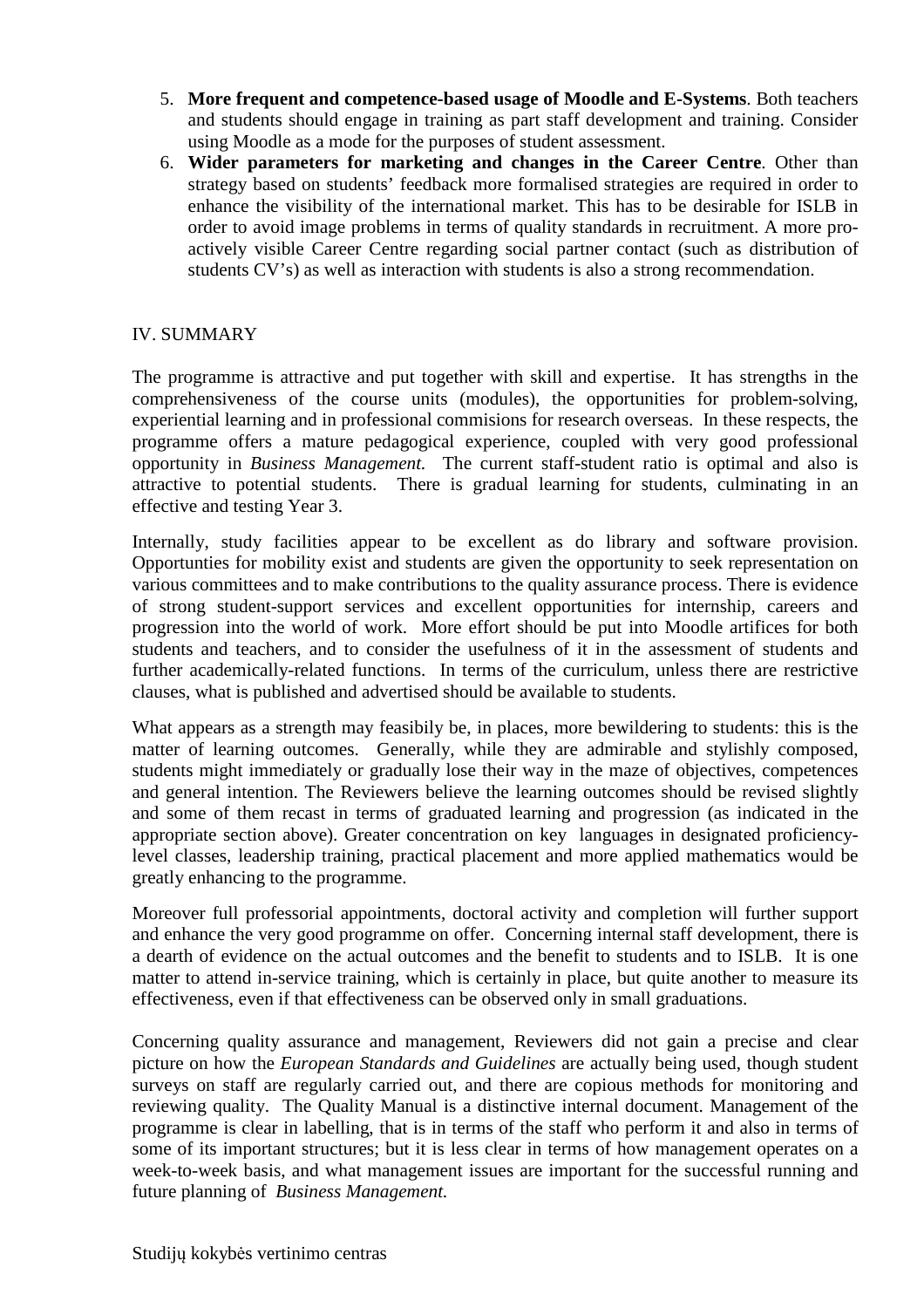Finally, the SER and site visit offered much detail in the various arenas of learning outcomes, content and external relations, support and professional development perhaps to some extent at the expense of the big issues, those concerning sustainability, the future perspective, growth and funding; and while the Reviewers wish to conclude with a positive endorsement concerning the analysis of the contemporary situation and provision the programme team has provided, the SER and site-visit inteviews revealed that the ISLB tends towards some myopia in relation to the possibly *tough* road ahead. Although difficulties in recruitment have been explained in terms of demographic change, and that strong efforts are being made in internationalistion, the ISLB urgently needs a stronger, more persuasive and assertive marketing strategy, both national and international, and more overseas partners towards the securing of a robust future for *Business Management.* 

The Reviewers approve and encourage the programme in the ways illustrated throughout the report and the opportunities available for student involvement in customised projects and the value employers place on the education and training provided at ISLB.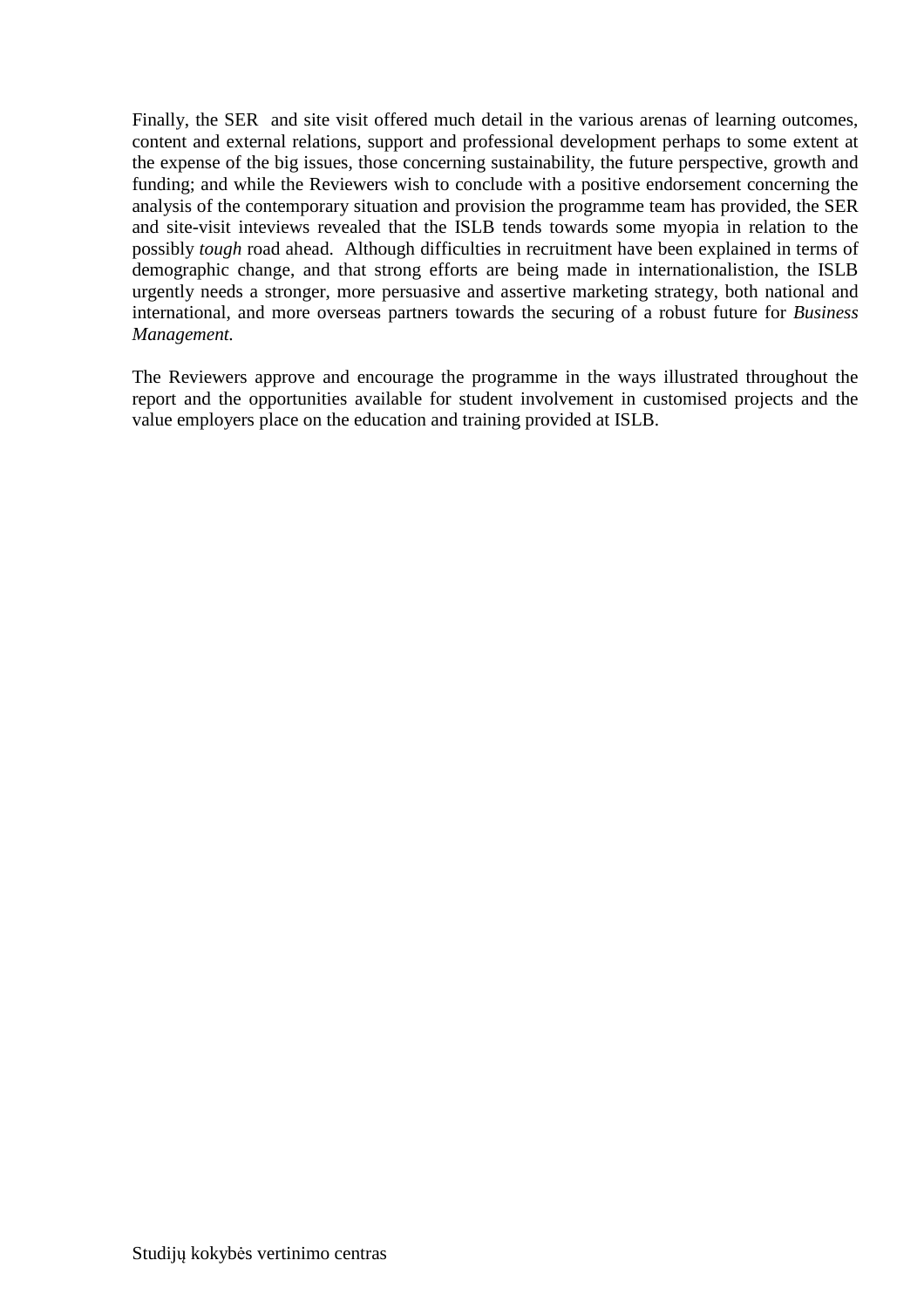#### V. GENERAL ASSESSMENT

The study programme *Business Management* (state code – 653N11003) at International School of Law and Business is given **positive** evaluation.

| No. | <b>Evaluation Area</b>                                                                                     | <b>Evaluation Area</b><br>in Points* |
|-----|------------------------------------------------------------------------------------------------------------|--------------------------------------|
| 1.  | Programme aims and learning outcomes                                                                       |                                      |
| 2.  | Curriculum design                                                                                          |                                      |
| 3.  | Staff                                                                                                      |                                      |
| 4.  | Material resources                                                                                         | 3                                    |
| 5.  | Study process and assessment (student admission, study process<br>student support, achievement assessment) |                                      |
| 6.  | Programme management (programme administration, internal quality<br>assurance)                             |                                      |
|     | <b>Total:</b>                                                                                              | 18                                   |

*Study programme assessment in points by fields of assessment*.

\*1 (unsatisfactory) - there are essential shortcomings that must be eliminated;

2 (satisfactory) - meets the established minimum requirements, needs improvement;

3 (good) - the field develops systematically, has distinctive features;

4 (very good) - the field is exceptionally good.

Grupės vadovas: Team Leader: Andreas Knorr

Grupės nariai: Team members: Terence Clifford-Amos

Vanja Kenjic

Monika Kavaliauskė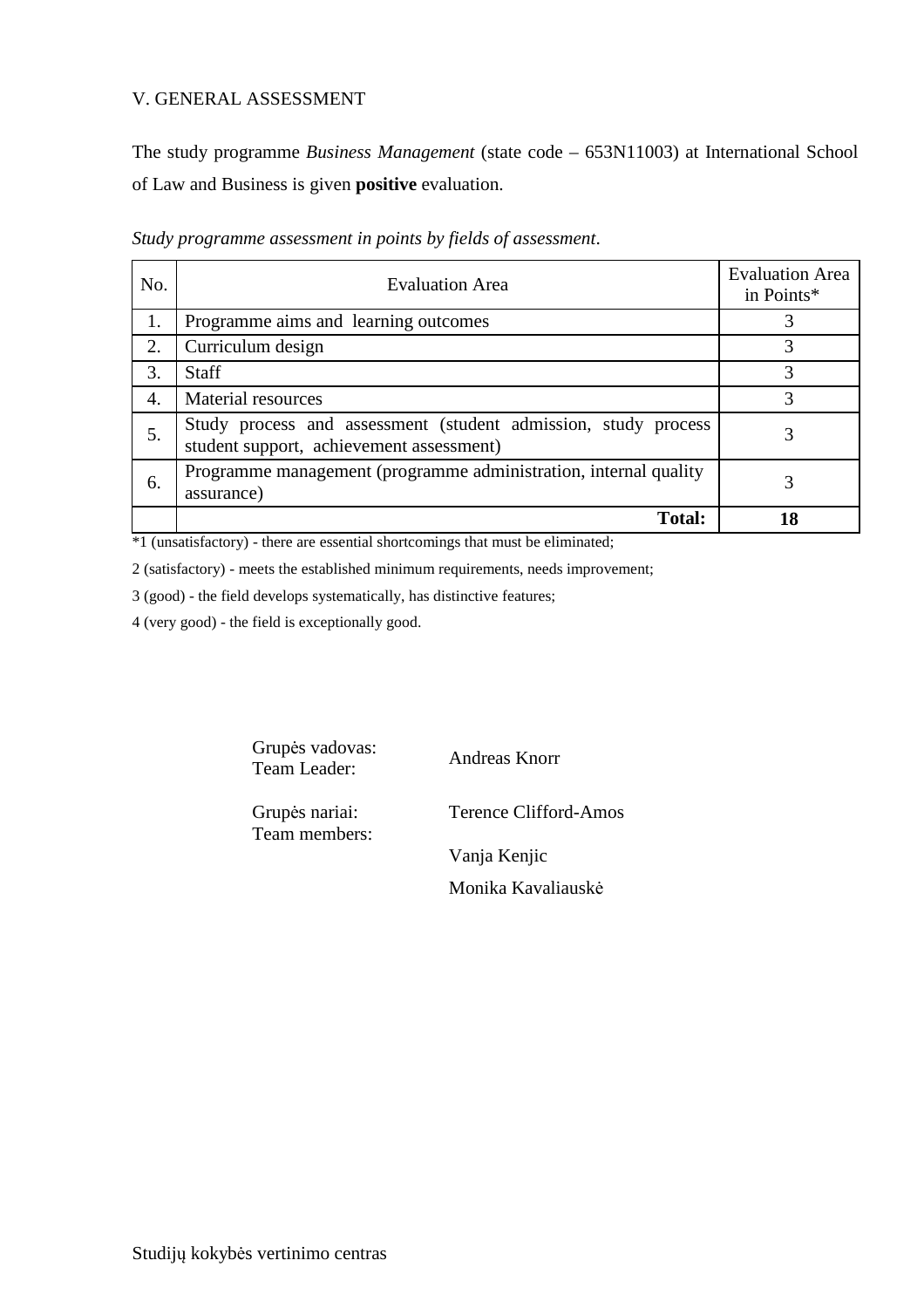### **TARPTAUTINĖS TEISĖS IR VERSLO AUKŠTOSIOS MOKYKLOS PIRMOSIOS PAKOPOS STUDIJŲ PROGRAMOS** *VERSLO VADYBA* **(VALSTYBINIS KODAS – 653N11003) 2013-07-30 EKSPERTINIO VERTINIMO IŠVADŲ NR. SV4-287 IŠRAŠAS**

<...>

#### **V. APIBENDRINAMASIS ĮVERTINIMAS**

Tarptautinės teisės ir verslo aukštosios mokyklos studijų programa *Verslo vadyba* (valstybinis kodas – 653N11003) vertinama **teigiamai**.

| Eil. | Vertinimo sritis                                 | <b>Srities</b>          |
|------|--------------------------------------------------|-------------------------|
| Nr.  |                                                  | įvertinimas,<br>balais* |
| 1.   | Programos tikslai ir numatomi studijų rezultatai | 3                       |
| 2.   | Programos sandara                                | 3                       |
| 3.   | Personalas                                       | 3                       |
| 4.   | Materialieji ištekliai                           | 3                       |
| 5.   | Studijų eiga ir jos vertinimas                   | 3                       |
| 6.   | Programos vadyba                                 | 3                       |
|      | Iš viso:                                         | 18                      |

\* 1 - Nepatenkinamai (yra esminių trūkumų, kuriuos būtina pašalinti)

2 - Patenkinamai (tenkina minimalius reikalavimus, reikia tobulinti)

3 - Gerai (sistemiškai plėtojama sritis, turi savitų bruožų)

4 - Labai gerai (sritis yra išskirtinė)

<...>

#### **IV. SANTRAUKA**

Ši programa yra patraukli, joje suderinti įgūdžiai ir kompetencija. Didelė jos stiprybė yra išsamūs studijų dalykai (moduliai), problemų sprendimo, patirtimi grįsto mokymosi ir profesinių mokslinių tyrimų atlikimo užsienyje galimybės. Šiuo atžvilgiu programa suteikia brandžią

Studijų kokybės vertinimo centras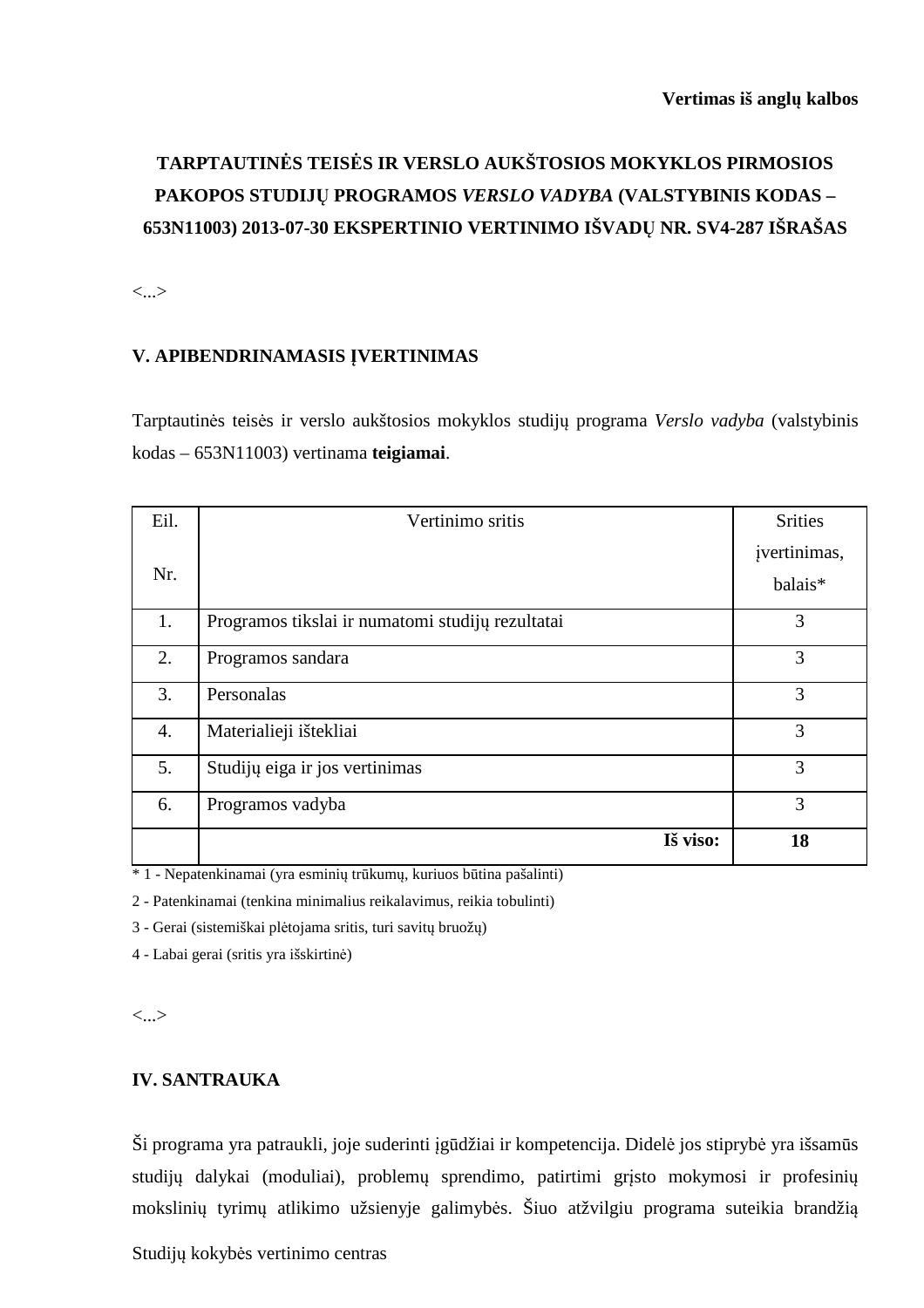pedagoginę patirtį, kartu ir puikias profesines galimybes verslo vadybos srityje. Dabartinis dėstytojų ir studentų santykis yra optimalus ir patrauklus būsimiems studentams. Studijos yra laipsniškos, tretieji, baigiamieji metai – sunkiausi ir efektyviausi.

Studijoms skirtos patalpos ir įranga (pvz., biblioteka ir kompiuterių programinė įranga) yra puikios. Egzistuoja mobilumo galimybės, be to, studentai gali dalyvauti įvairiuose komitetuose ir kokybės užtikrinimo procese. Turima įrodymų, kad studentai yra stipriai remiami ir turi puikias galimybes stažuotis, siekti karjeros ir įsitvirtinti pasaulinėje darbo rinkoje. Ir studentai, ir dėstytojai turėtų įdėti daugiau pastangų, kad įsisavintų "Moodle", ir apsvarstyti galimybę naudotis šia sistema vertinant studentus ir atliekant kitas akademines funkcijas. Kalbant apie programos turinį, tai, kas paskelbiama ir reklamuojama, studentams turėtų būti prieinama, jei nėra tam varžančių sąlygų.

Tai, kas, atrodo, yra stiprybė, studentus kartais gali išmušti iš vėžių, pavyzdžiui, numatomi studijų rezultatai. Nors jie suformuluoti puikiai ir netgi įmantriai, studentai gali tuoj pat arba laikui bėgant pasiklysti šiame tikslų, kompetencijų ir bendrųjų ketinimų labirinte. Vertinimo grupė mano, kad numatomus studijų rezultatus reikėtų peržiūrėti ir kai kuriuos iš jų pataisyti, pvz., dėl laipsniško mokymosi ir pažangos (kaip nurodyta atitinkamoje ankstesnėje dalyje). Programos vertė smarkiai pakiltų, jei daugiau dėmesio būtų skiriama pagrindinėms kalboms (ir nustatytas jų mokėjimo lygis), lyderystės mokymui, praktikai ir taikomajai matematikai.

Be to, ši ir taip gera siūloma programa dar labiau sustiprės, jei ją dėstys tikrieji profesoriai, daktaro laipsnio siekiantys dėstytojai. Kas liečia vidinį šios aukštosios mokyklos personalo tobulinimą, trūksta įrodymų, kad rezultatai pasiekti ir kad studentai bei TTVAM turi iš to naudos. Viena yra dalyvauti kvalifikacijos kėlimo kursuose neatsitraukiant nuo darbo, kas iš tiesų vyksta, tačiau visai kas kita yra vertinti kursų veiksmingumą, net jei jis tik vos pastebimas.

Dėl (programos) kokybės užtikrinimo ir vadybos vertinimo, grupė nesusidarė tikslaus ir aiškaus vaizdo, kaip iš tikrųjų taikomi Europos standartai ir gairės, nors nuolat atliekamos studentų apklausos dėl personalo ir taikoma daug kokybės stebėjimo bei tikrinimo metodų. Kokybės vadovas yra savitas vidaus dokumentas. Programos vadyba yra aiški ją vykdančio personalo ir kai kurių svarbių struktūrų prasme, bet mažiau aišku, kaip ta vadyba funkcionuoja kiekvieną savaitę ir kokie vadybos klausimai turi įtakos sėkmingam Verslo vadybos programos funkcionavimui ir tolesniam planavimui.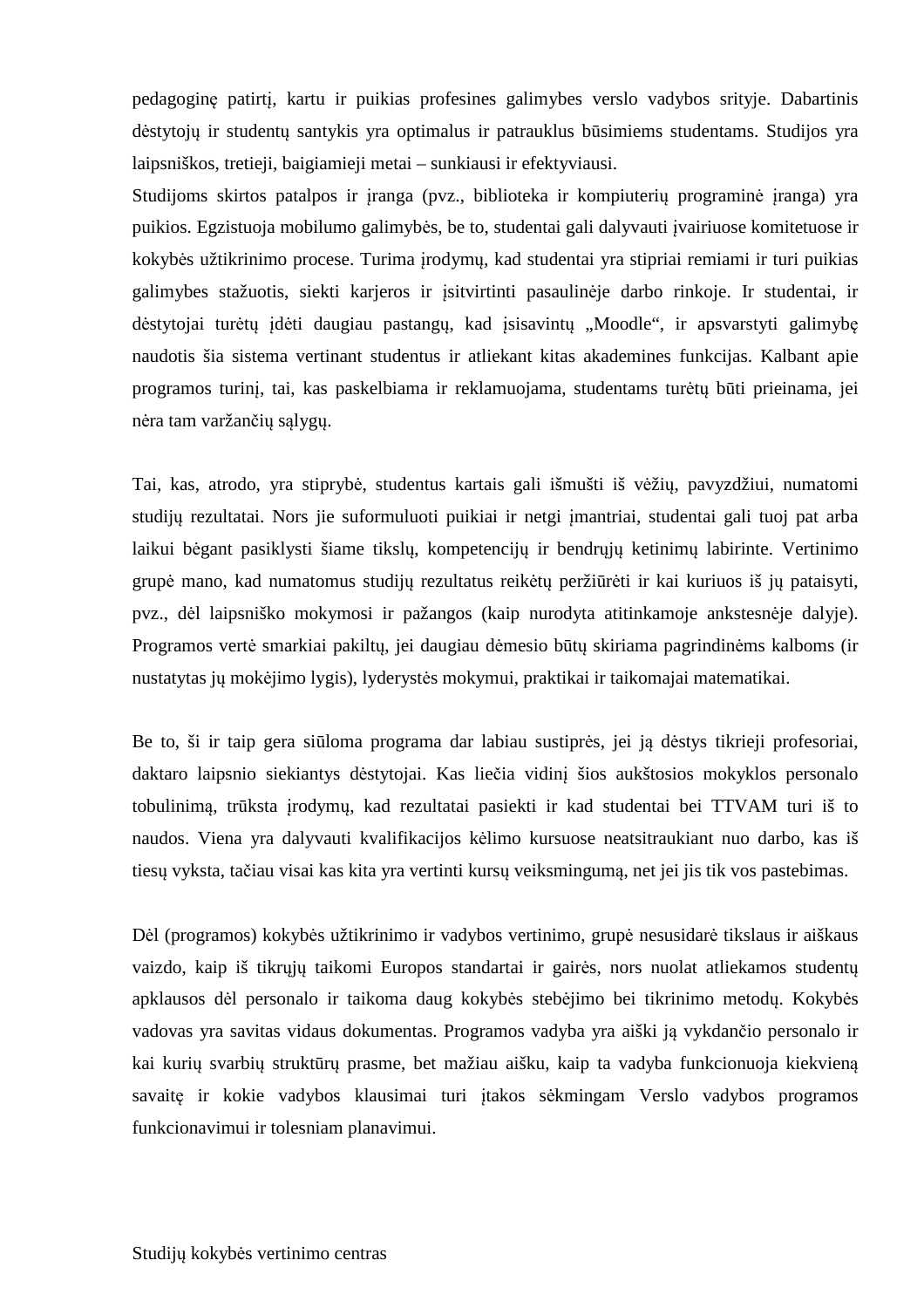Iš savianalizės suvestinės ir vizitų metu gauta nemažai išsamios informacijos apie numatomus studijų rezultatus, turinį ir išorės ryšius, paramą ir profesinį tobulėjimą, kartais galbūt svarbių klausimų, susijusių su tvarumu, ateities perspektyvomis, augimu ir finansavimu; ir nors vertinimo grupė nori padaryti teigiamą išvadą dėl dabartinės padėties analizės ir programos grupės pateiktų nuostatų, savianalizės suvestinės analizė ir pokalbiai vizito metu atskleidė, kad TTVAM tarsi nemato, koks sunkus kelias jos laukia. Nors su stojimu susijusios problemos buvo siejamos su demografiniais pokyčiais ir buvo aiškinama, kad dedama daug pastangų sutarptautinti šią programą, TTVAM skubiai reikalinga tvirtesnė ir labiau įtikinanti rinkodaros strategija, tiek nacionalinė, tiek ir tarptautinė; be to, reikia įgyti daugiau užsienio partnerių, kad būtų užtikrinta tvirta Verslo vadybos programos ateitis.

Vertinimo grupė patvirtina šią programą ir skatina ją įgyvendinti taip, kaip nurodyta šiose vertinimo išvadose, palaiko studentų galimybes dalyvauti individualiuose projektuose ir pritaria vertei, kurią darbdaviai investuoja į TTVAM suteikiamą švietimą bei mokymąsi.

#### **III. REKOMENDACIJOS**

- 1. Diferenciacija kalbų mokyme / taikomojoje matematikoje. Siekiant tobulinti praktinius gebėjimus ir įgūdžius, kalbos paskaitos turėtų būti diferencijuojamos iki tikrojo (kalbos) mokėjimo lygio. Studentai pageidautų daugiau taikomosios matematikos paskaitų.
- 2. Dėstymas. Reiktų užtikrinti, kad tai, kas viešai skelbiama ir žadama studentams, būtų tikslu ir iš tiesų suteikta.
- 3. Praktinių įgūdžių gerinimas. Praktinio darbo stiprinimas turėtų būti visų programos lygių prioritetu. Praktika turėtų būti prieinama ir pirmaisiais studijų metais.
- 4. Visu ir ne visu etatu dirbantys dėstytojai. Priėmus daugiau dėstytojų dirbti pilnu etatu, sustiprėtų valdžia ir koordinavimas, kokybės užtikrinimas ir kokybės vadyba.
- 5. Dažnesnis ir kompetencijomis grįstas "Moodle" bei e-sistemų naudojimas. Įgyvendinant personalo tobulinimo ir mokymo programą, mokymuose turėtų dalyvauti ir dėstytojai, ir studentai. Rekomenduotina apsvarstyti "Moodle" panaudojimą kaip būdą studentams vertinti.
- 6. Platesni marketingo kriterijai ir pokyčiai karjeros centre. Norint padidinti matomumą tarptautinėje rinkoje, būtina taikyti ne studentų grįžtamuoju ryšiu pagrįstas, o kitas, labiau formalizuotas strategijas. TTVAM turi to siekti, kad išvengtų įvaizdžio problemų, susijusių su studentų priėmimui taikomais kokybės standartais. Be to, labai